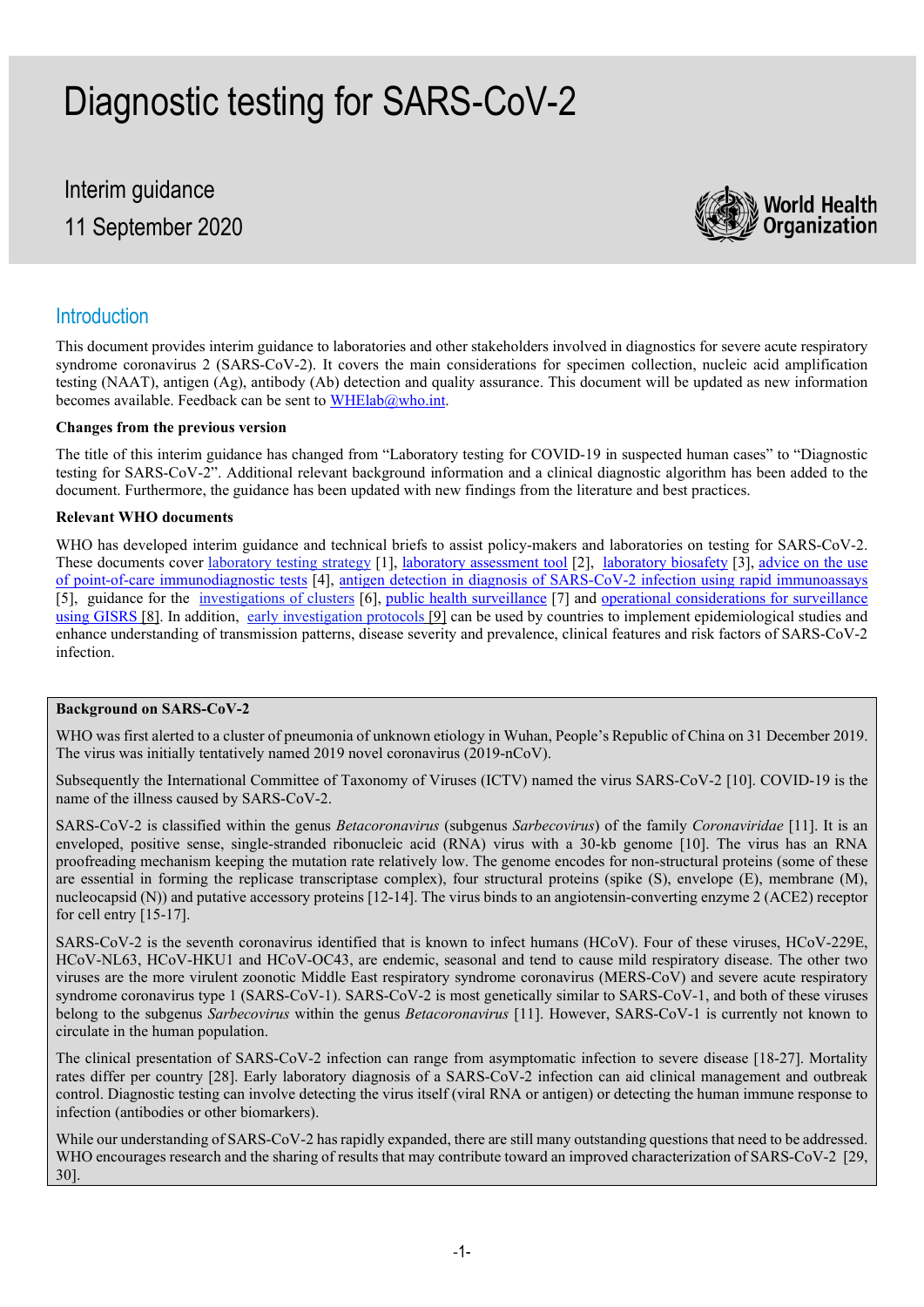#### **Background information on SARS-CoV-2 RNA detection**

Standard confirmation of acute SARS-CoV-2 infections is based on the detection of unique viral sequences by nucleic acid amplification tests (NAATs), such as real-time reverse-transcription polymerase chain reaction (rRT-PCR). The assays' targets include regions on the E, RdRP, N and S genes.

Once an individual has been infected by the virus, the mean time it takes to develop symptoms (incubation period) is 5-6 days, with a range of between 1 and 14 days following exposure [31-35]. The virus may be detectable in the upper respiratory tract (URT) 1- 3 days before the onset of symptoms. The concentration of SARS-CoV-2 in the URT is highest around the time of symptom onset, after which it gradually declines [36-42]. Some studies report higher viral loads in the severely ill compared with patients with mild disease, while other studies do not report such differences [36, 43-49]. The presence of viral RNA in the lower respiratory tract (LRT), and for a subset of individuals in the faeces, increases during the second week of illness [38]. In some patients the viral RNA may only be detectable for several days, while in other patients it can be detected for several weeks, possibly months [44, 50-60]. Prolonged presence of viral RNA does not necessarily signify prolonged infectiousness. Several studies describe the correlation between reduced infectiousness and i) increased number of days that have elapsed since symptom onset and resolution, ii) decrease in viral load in respiratory secretions [37, 61-64] and iii) an increase in neutralizing antibodies [37, 61]. More information can be found on this i[n Criteria to release COVID-19 patients from isolation](https://apps.who.int/iris/handle/10665/332451) [65].

Respiratory secretions may be quite variable in composition, and the adequacy of sampling efforts may also vary, which can occasionally result in false-negative PCR results [40, 42, 58, 66-74]. In patients for whom SARS-CoV-2 infection is strongly suspected and URT swabs are negative, viral RNA may be detected in LRT secretions, such as sputum or bronchoalveolar lavage [70, 71, 75, 76]. Faeces or rectal swabs have been shown to be positive for SARS-CoV-2 RNA in a subset of patients, with some studies suggesting that this positivity is prolonged compared to that of respiratory tract specimens [46, 56, 59, 75, 77]. In some patients, SARS-CoV-2 RNA detection in blood samples has been reported and some studies suggest that detection in the blood is associated with disease severity, however, more studies on this potential association are required [75, 78-81]. In oral fluid specimens (e.g. induced saliva) [28, 49, 82-88], reported detection rates compared with URT specimens from the same patient vary widely, and limited data are available on adequacy of SARS-CoV-2 detection in gargling/mouth washes [85]. The striking differences in sensitivity of oral fluids evaluations are potentially due to large differences in collection, transport and storage techniques, as well as the evaluation of different testing populations. Occasionally, SARS-CoV-2 can be detected in ocular fluids in patients with and without signs of conjunctivitis [89-93]. Some studies have not detected SARS-CoV-2 in urine [58, 75, 94], while others were able to detect viral RNA in urine in a limited number of patients [57, 95]. One study reported several patients with positive semen samples [96]. In addition, positive RNA detection for brain tissue [97] and cerebrospinal fluid [98] have been described in case reports. Thus, SARS-CoV-2 can be detected in a wide range of other body fluids and compartments, but it is most frequently detected in respiratory material and, therefore, respiratory samples remain the sample type of choice for diagnostics.

# Laboratory testing guiding principles

The decision to test should be based on both clinical and epidemiological factors. See the interim guidance clinical management of [COVID-19](https://apps.who.int/iris/handle/10665/332196) [99], [investigations of clusters](https://apps.who.int/iris/handle/10665/331668) [6] and [public health surveillance](https://apps.who.int/iris/handle/10665/333752) [7].

Rapid collection of appropriate specimens from and accurate laboratory diagnosis of patients in whom SARS-CoV-2 infection is strongly suspected are the two priorities to support clinical management of patients and infection control measures. Given the complexity of adequate sampling, laboratory analysis, and interpretation of results, collection and laboratory diagnosis should be performed by trained and competent operators.

Individuals infected with SARS-CoV-2 may never develop symptoms (asymptomatic cases), they may have very mild disease (pauci-symptomatic), or they may develop moderate to severe COVID-19 disease [18-26]. The most robust evidence for viral infection comes from the detection of fragments of the virus, such as proteins or nucleic acids, through virological testing. Infected individuals may test positive for viral nucleic acids or viral proteins without symptoms (asymptomatic), or before symptom onset (pre-symptomatic), and throughout a disease episode (symptomatic). For those who develop COVID-19 illness, symptoms can be wide-ranging at initial presentation of disease. Individuals may present with very mild symptoms, with apparent pneumonia, febrile illnesses/sepsis, and less commonly with gastro-enteritis or neurological symptoms [99]. If required for case management, patients should also be tested for other pathogens, as recommended in local clinical management guidelines, but this should never delay testing for SARS-CoV-2 [99, 100]. Co-infections of SARS-CoV-2 with other pathogens have been reported, thus a positive test for another pathogen does not rule out COVID-19 and vice versa [27, 101-109]. Cases of false positive dengue antibody test results using a dengue rapid diagnostic test (RDT) in COVID-19 patients have been reported [110, 111]. There is also a risk of false positive or false negative SARS-CoV-2 results, if testing is not performed with adequate assays or not done under adequate conditions.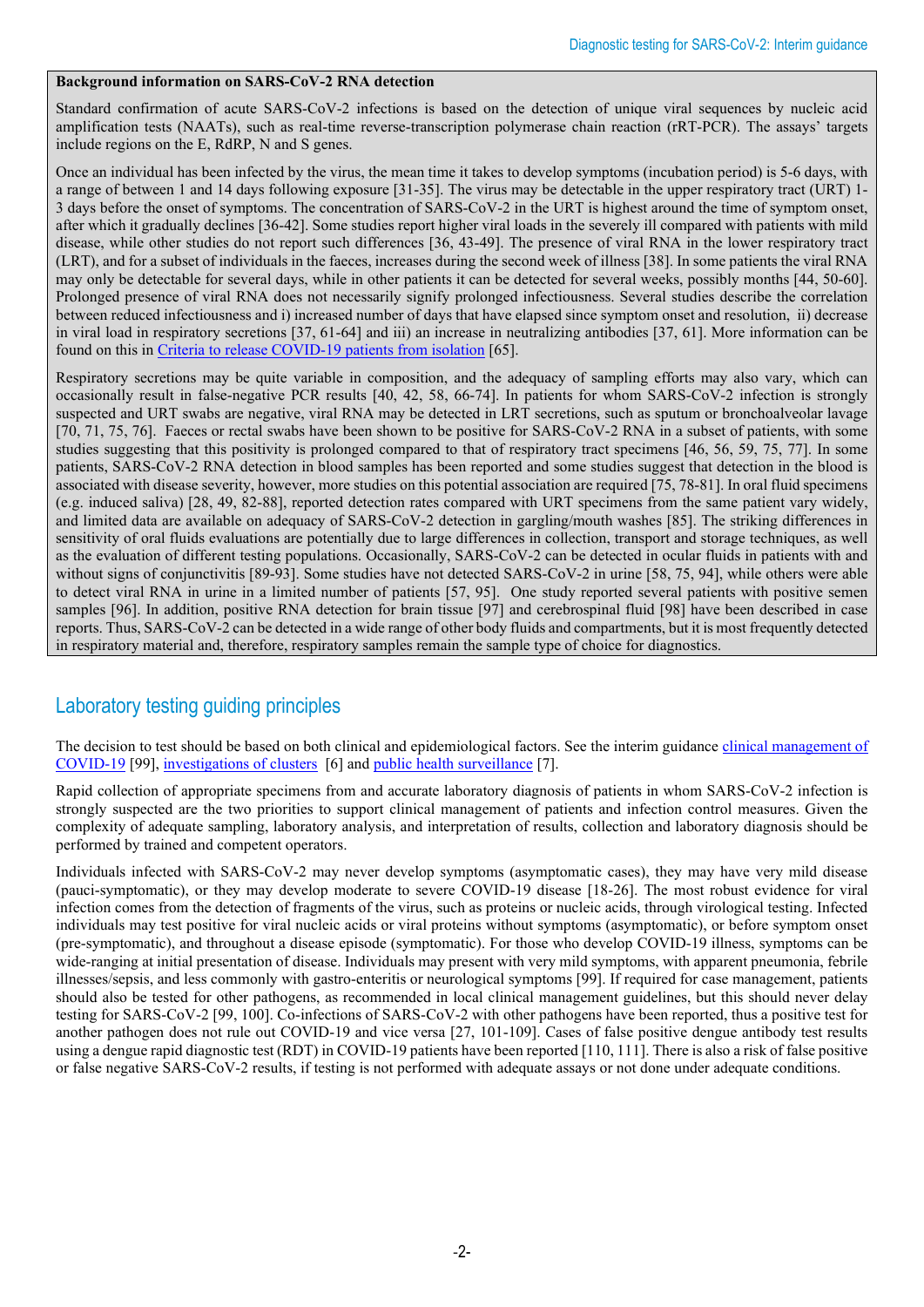# Specimen collection, shipment and storage

#### **Safety procedures during specimen collection**

Ensure that health workers collecting clinical specimens from suspect cases adhere rigorously to infection prevention and control guidelines (IPC) and wear appropriate personal protective equipment (PPE), see also COVID-19 WHO interim guidance on [infection prevention and control during health care](https://apps.who.int/iris/handle/10665/332879) [7].

Ensure that adequate standard operating procedures (SOP) are in place and that staff are appropriately trained in specimen collection, packaging, shipment and storage. It should be assumed that all specimens collected for investigations may be infected with SARS-CoV-2 and other pathogens. See also WHO interim guidance on [laboratory biosafety](https://apps.who.int/iris/handle/10665/332076) for SARS-CoV-2 [3]. Local guidelines, including on informed consent, should be followed for specimen collection, testing, storage and research.

#### **Specimens to be collected**

The optimal specimen depends on clinical presentation and time since symptom onset. At minimum, respiratory specimens should be collected.

Respiratory specimens

- **Upper respiratory specimens** are adequate for testing early-stage infections, especially in asymptomatic or mild cases. Testing combined nasopharyngeal and oropharyngeal swabs from one individual has been shown to increase sensitivity for detection of respiratory viruses and improve the reliability of the result [60, 86, 112-114]. Two individual swabs can be combined in one collection tube or a combined nasopharyngeal and oropharyngeal swab can be taken [115]. A few studies have found that individual nasopharyngeal swabs yield a more reliable result than oropharyngeal swabs [40, 75, 76, 114].
- **Lower respiratory specimens** are advised if collected later in the course of the COVID-19 disease or in patients with a negative URT sampling and there is a strong clinical suspicion of COVID-19 [70, 71, 75, 76, 86]. LRT specimens can consist of sputum, if spontaneously produced (induced sputum is not recommended as this poses an increased risk of aerosol transmission [99]) and/or endotracheal aspirate or bronchoalveolar lavage in patients with more severe respiratory disease. Caution should be exercised due to the high risk of aerosolization; therefore strict adherence to IPC procedures during sample collection is required. The indication for an invasive procedure should be evaluated by a physician.

Before implementing other respiratory or oral fluid sampling methods, the sampling method should first pass validation in the laboratory for the intended patient groups.

#### Simplified and optimized specimen collection

There is a high demand for simplified and optimized specimen collection for SARS-CoV-2 detection. Studies on combined oropharyngeal and nares/nasal swab [116, 117], others on midturbinate [118-120] or lower nasal or nares swabs [120, 121] or tongue swab [120] either by a trained sampler or by self-sampling have been conducted. While some of these studies show that these approaches perform reasonably well, these studies focus mostly on specific patient groups and their sample sizes are limited. Before broad implementation of these alternatives can be recommended, further assessment and validation is needed to determine the indications for which these collection methods serve as appropriate alternatives.

There are specific cases where collecting nasopharyngeal and oropharyngeal swabs can be problematic, such as mass screening in schools or nursing homes, especially when elderly people with dementia or young children are involved. In these scenarios, oral fluids could potentially be a suitable specimen, as the collection methods are less invasive and there is a lower risk of exposure to others upon collection, as compared with the collection of URT specimens.

Oral fluid collection methods vary widely: from posterior oropharyngeal fluids/saliva collected by spitting or drooling, or collection of oral fluid with pipet or special sponges. Gargling with saline solutions is another alternative that has been studied. Sensitivity of these specimens has a wide performance range compared with naso- and/or oropharyngeal sampling [28, 49, 82, 83, 85-88, 122- 125]. Due to the large variety of collection methods and processing steps, laboratories must collect their own performance data linked to the local method of collection and in the relevant population for testing. At this time, WHO does not recommend the use of saliva as the sole specimen type for routine clinical diagnostics. If nonstandard collection methods are intended to be used to diagnose other respiratory pathogens, the detection of these pathogens needs to be part of the validation procedure.

#### Faecal specimens

From the second week after symptom onset and onwards, NAAT can be considered for faecal specimens in cases where URT and LRT are negative and the clinical suspicion of a COVID-19 infection remains [126]. When testing faeces, ensure that the intended extraction method and NAAT has been validated for this type of sample.

#### Post-mortem specimens

If the person is deceased, consider taking a post-mortem swab, needle biopsy or tissue specimens from the autopsy, including lung tissue for further pathological and microbiological testing [127-133].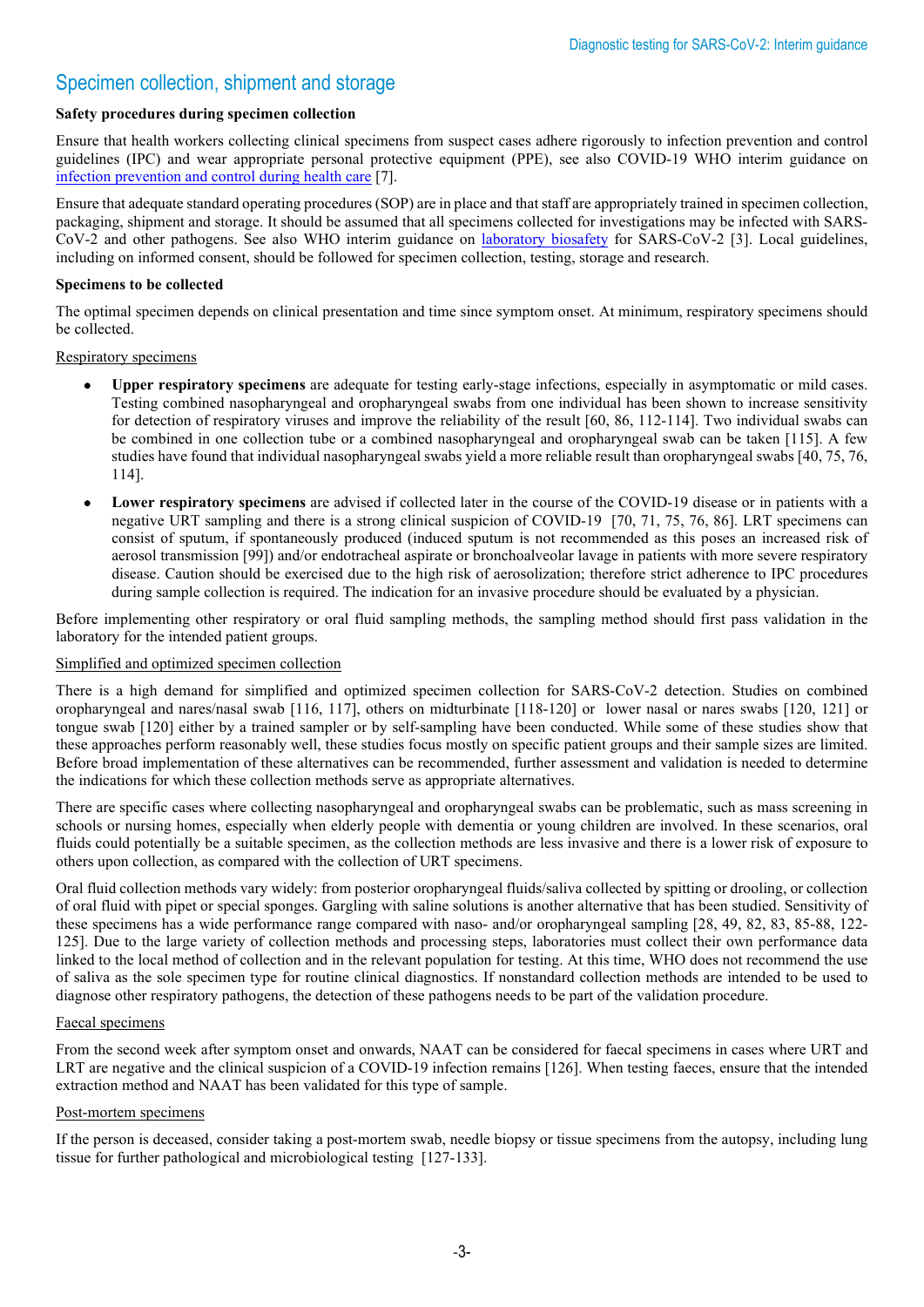#### Serum specimens

If negative NAAT results are obtained from a patient in whom SARS-CoV-2 infection is strongly suspected, a paired serum specimen could be collected. One specimen taken in the acute phase and one in the convalescent phase 2-4 weeks later can be used to look for seroconversion or a rise in antibody titres. These two samples can be used retrospectively to determine whether the individual has had COVID-19, especially when the infection could not be detected using NAAT.

See Figure 1 for the diagnostic algorithm for cases requiring clinical care and are suspected to have COVID-19.

*Figure 1: Diagnostic flow diagram for the detection of acute SARS-CoV-2 infection in individuals with clinical suspicion for COVID-19* 



\* Clinical management of COVID-19 (Interim Guidance), World Health Organization [99].

\*\* If antigen detection would be incorporated into the testing algorithm, how this needs to be done depends on the sensitivity and specificity of the antigen test and on the prevalence of SARS-CoV-2 infection in the intended testing population. For more information see section below on "Rapid diagnostic tests based on antigen detection" and the specific guidance Interim guidance on antigen-detection in diagnosis of SARS-CoV-2 infection using rapid immunoassays [5]. \*\*\* Continued clinical suspicion can, for example, be the absence of another obvious etiology, the presence of an epidemiological link, or suggestive clinical finding

\*\*\*\* The selection of specimen type will depend on the clinical presentation, see section "Specimens to be collected". Increasing the number of samples tested will also increase the sensitivity of testing for COVID-19. More than two samples might be needed on some occasions to detect SARS-CoV-2 [73]. \*\*\*\*\* For interpretation of serology, see section "Implementation and interpretation of antibody testing in the clinical laboratory". Serology cannot be used as a standalone diagnostic for acute SARS-CoV-2 infections and clinical management.

<sup>(</sup>e.g. typical radiological signs).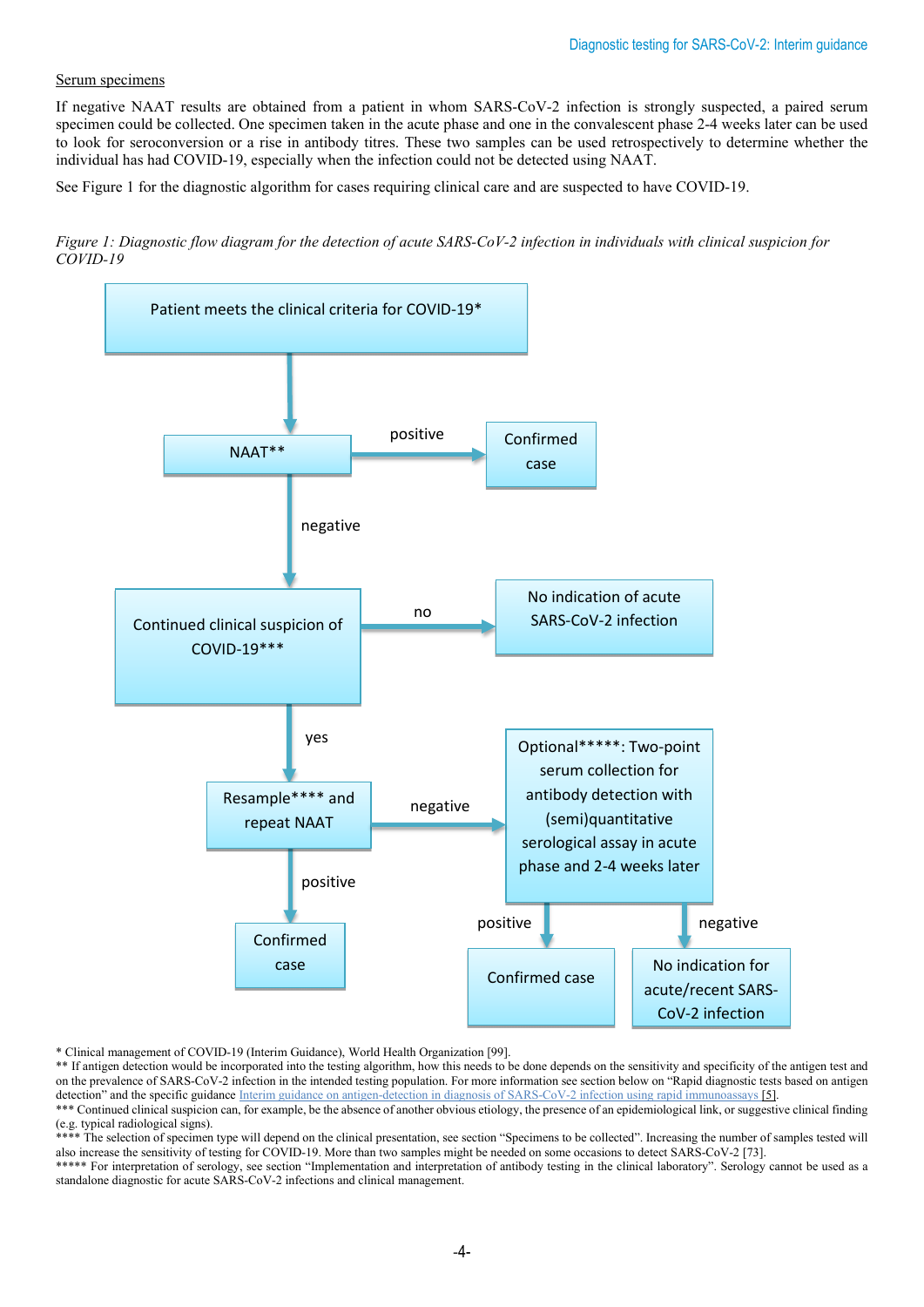#### **Packaging and shipment of clinical specimens**

Specimens for virus detection should reach the laboratory as soon as possible after collection. Correct handling of specimens during transportation and in the laboratory is essential. For guidance on this see Annex 1.

Transportation of specimens within national borders should comply with the applicable national regulations. International transport of specimens that may contain SARS-CoV-2 should follow the United Nations Model Regulations, Biological Substance, Category B (UN 3373), and any other applicable regulations depending on the mode of transport.

More information may be found in the [WHO Guidance on regulations for the transport of infectious substances](https://apps.who.int/iris/handle/10665/325884) 2019-2020 [134] and specific SARS-CoV-[2 laboratory biosafety guidance](https://apps.who.int/iris/handle/10665/332076) [3] an[d shipment instructions](https://apps.who.int/iris/handle/10665/331639) [135].

Maintain open and efficient lines of communication with the laboratory and provide all requested information. Specimens should be correctly labelled and accompanied by a diagnostic request form (see Annex 2 for a request form template, including minimal required clinical information). Alerting the laboratory before sending specimens and providing the essential background information with the diagnostic request allows for the proper and timely processing of specimens and reporting of results.

### Biosafety practices in the laboratory

Laboratories undertaking testing for SARS-CoV-2 should adhere strictly to the appropriate biosafety practices. Testing clinical specimens that may contain SARS-CoV-2 should be performed in appropriately equipped laboratories by staff trained in the relevant technical and safety procedures. National guidelines on laboratory biosafety should be followed in all circumstances. Specimen handling for molecular testing using standard rRT-PCR requires biosafety level (BSL) 2 or equivalent facilities with the use of a biosafety cabinet (BSC) or a primary containment device that is recommended for sample manipulation before inactivation.

Attempts to isolate the virus in cell culture require BSL-3 facilities at a minimum. When performing viral culture on potentially SARS-CoV-2 positive clinical specimens for other purposes, a risk assessment needs to be conducted followed by required safety measures and procedures [136].

Specific considerations of biosafety requirements may allow certain point-of-care (POC) or near-patient assays to be performed outside a biosafety cabinet, once local regulations have been reviewed, after performing risk assessment and having put in place adequate risk-mitigation measures. For further details on laboratory biosafety, see [specific laboratory biosafety interim guidance](https://apps.who.int/iris/handle/10665/332076) [3]. For general laboratory biosafety guidelines, see the [WHO Laboratory biosafety manual, 3rd edition](https://apps.who.int/iris/handle/10665/42981) [136].

# Testing for SARS-CoV-2

#### **Nucleic acid amplification test (NAAT)**

Wherever possible, suspected active SARS-CoV-2 infections should be tested with NAAT, such as rRT-PCR. NAAT assays should target the SARS-CoV-2 genome. Since there is currently no known circulation of SARS-CoV-1 globally, a sarbecovirus-specific sequence is also a reasonable target. For commercial assays, interpretation of results should be done according to the instructions for use. Optimal diagnostics consist of a NAAT assay with at least two independent targets on the SARS-CoV-2 genome, however, in areas with widespread transmission of SARS-CoV-2, a simple algorithm might be adopted with one single discriminatory target. When using a one-target assay, it is recommended to have a strategy in place to monitor for mutations that might affect performance. For more details, see section below on "Background information on monitoring for mutations in primer and probe regions".

#### **Background information on monitoring for mutations in primer and probe regions**

As SARS-CoV-2 continues to acquire genetic changes over time, mismatches between primers and/or probes, and corresponding binding sites within SARS-CoV-2 genomes may reduce NAAT sensitivity. Where feasible, monitor for primer and probe mismatches due to SARS-CoV-2 mutations, and assess their impact. By routinely testing all specimens with two different primer/probe sets that target different genomic regions it is possible to reduce the risk of false-negative results. Several tools monitoring for relevant mutations are available, including searches done b[y GISAID](https://www.gisaid.org/) (the Global Initiative on Sharing All Influenza Data) and other tools including [PrimerCheck](https://viroscience-emc.shinyapps.io/primer-check/) (Erasmus Medical Centre), [PrimerScan](https://primerscan.ecdc.europa.eu/?assay=Overview) (European Centre for Disease prevention and Control) and [CoV-GLUE](http://cov-glue.cvr.gla.ac.uk/) (COVID-19 UK Genomics Consortium and MRC-University of Glasgow Centre for Virus Research). Primercheck and COV-GLUE allows researchers to use their own sequence data confidentially as input. Not all mutations in primer/probe regions lead to significant changes in performance. *In silico* predictions of binding efficiency are insufficient to quantify the effect of a mismatch on the sensitivity of a NAAT, so it is essential to do an experimental comparison of the assay's sensitivity for both variant and reference virus isolates. For commercial assays, it is vital to keep track of possible incidents of suboptimal performance. Inform the manufacturer of the assay and WHO of any concerns you may experience with a specific assay.

Many in-house and commercial rRT-PCR assays have become available and several have been independently validated [137-143]. Some considerations for selecting the right NAAT for the laboratory are listed in Annex 3. A few of the NAAT systems have the capacity for fully automated testing that integrates sample processing as well as the capacity for RNA extraction, amplification and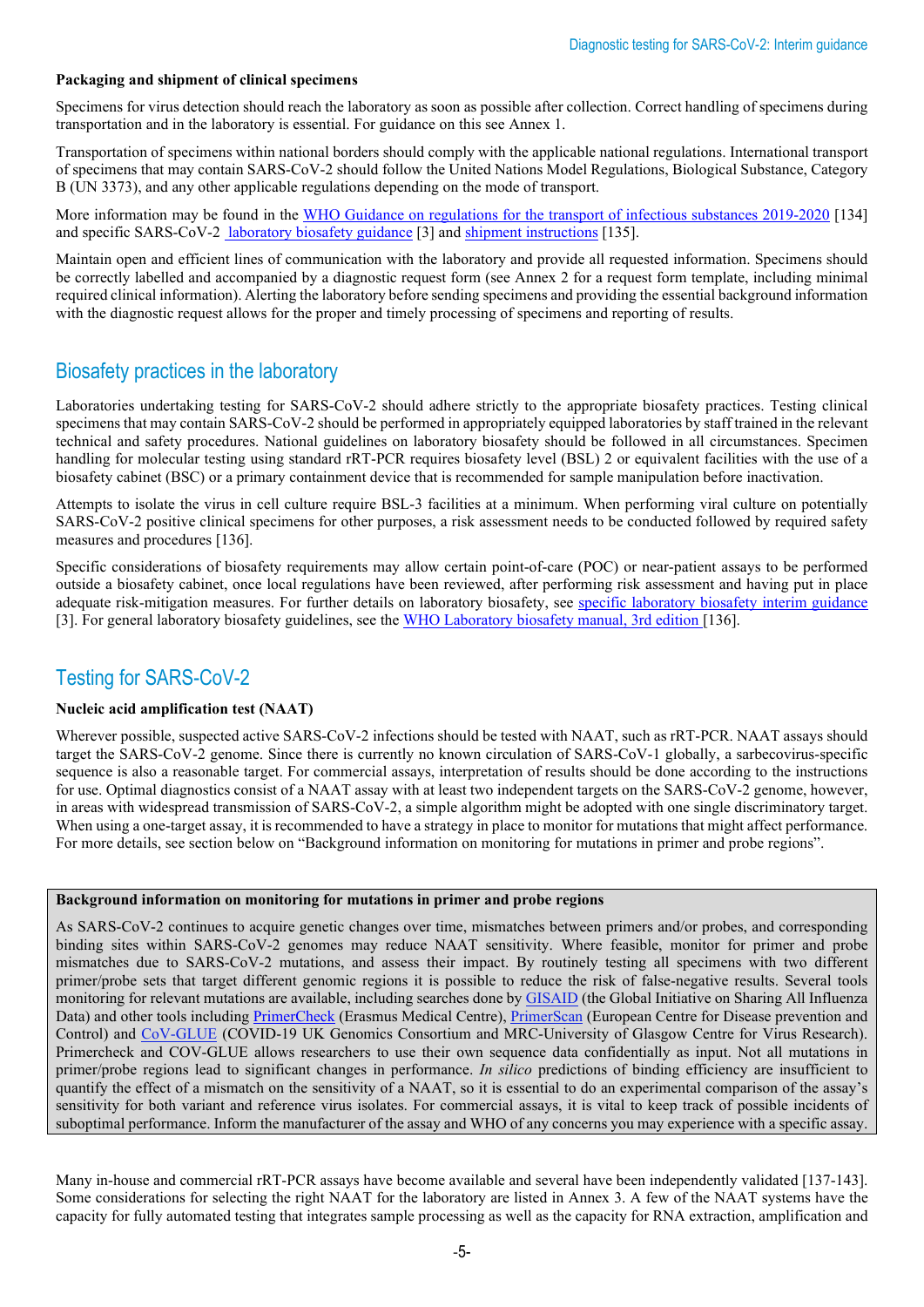reporting. Such systems provide access to testing in locations with limited laboratory capacity and rapid turnaround time when used for near-patient testing. Validation data of some of these assays are now available [144]. When implementing these assays in specific settings, staff performing the test should be appropriately trained, performance should be assessed in those specific settings and a system to monitor quality should be put in place. Additional potentially valuable amplification/detection methods, such as CRISPR (targeting clustered regularly interspaced short palindromic repeats), isothermal nucleic acid amplification technologies (e.g. reverse transcription loop-mediated isothermal amplification (RT-LAMP), and molecular microarray assays are under development or in the process of being commercialized [145-147]. Validation of the analytic and clinical performance of these assays, demonstration of their potential operational utility, rapid sharing of data, as well as emergency regulatory review of manufacturable, wellperforming tests are encouraged to increase access to SARS-CoV-2 testing.

Careful interpretation of weak positive NAAT results is needed, as some of the assays have shown to produce false signals at high Ct values. When test results turn out to be invalid or questionable, the patient should be resampled and retested. If additional samples from the patient are not available, RNA should be re-extracted from the original samples and retested by highly experienced staff. Results can be confirmed by an alternative NAAT test or via virus sequencing if the viral load is sufficiently high. Laboratories are urged to seek reference laboratory confirmation of any unexpected results.

One or more negative results do not necessarily rule out the SARS-CoV-2 infection [40, 42, 58, 66-74]. A number of factors could lead to a negative result in an infected individual, including:

- poor quality of the specimen, because it contains too little patient material;
- the specimen was collected late in the course of the disease, or the specimen was taken from a body compartment that did not contain the virus at that given time;
- the specimen was not handled and/or shipped appropriately;
- technical reasons inherent in the test, e.g. PCR inhibition or virus mutation.

For clinical case management a proposed testing algorithm is depicted in Figure 1.

#### **Alternatives to RNA extraction**

Most conventional molecular diagnostic workflows require RNA extraction before an rRT-PCR test is conducted. However, there are global shortages of commercial extraction kits due to the COVID-19 pandemic. Direct rRT-PCR from nasopharyngeal swabs may provide an emergency or temporary alternative to RNA extraction, but limitations to the input volume, as well as an increased risk of RNA degradation and PCR inhibition can lead to a loss of sensitivity of the assay [148, 149]. Heat treatment prior to sample processing can affect the RNA quality [149, 150]. Other factors that can affect RNA quality and which should be evaluated before implementation are the addition of detergents, transport media, the volume of the specimen used, and the polymerase enzyme used [148, 151-154]. The biosafety implications of alternative extraction workflows should also be considered. Laboratories considering alternative methods that bypass the need for RNA extraction should validate their protocols thoroughly and conduct a risk assessment that weighs the benefits and risks, before integrating such protocols into a diagnostic workflow.

#### **Pooling of specimens for NAAT**

Pooling of samples from multiple individuals can increase the diagnostic capacity for detecting SARS-CoV-2 when the rate of testing does not meet the demand in some settings [155-159]. There are several strategies for pooling specimens. If the pooled result is negative, all individual specimens in the pool are regarded as negative. If the pool tests positive the follow-up steps depend on the strategy, but in general each specimen needs to undergo individual testing (pool deconvolution) to identify the positive specimen(s). Another approach is matrix pooling. This means that pools are made per row and per column, and tested by PCR, the position in the matrix identifies the positive specimen without additional testing if prevalence is sufficiently low. Depending how robust the matrix testing method is in the specific context, it might still be advisable to retest the identified positive samples for confirmation. Pooling of specimens could be considered in population groups with a low/very low expected prevalence of SARS-CoV-2 infection, but not for cases or cohorts that more likely to be infected with SARS-CoV-2. Routine use of the pooling of specimens from multiple individuals in clinical care and for contact tracing purposes is not recommended. Studies have been conducted to determine the optimal sample pooling number and design pooling strategies in different outbreak settings [156, 160- 162].

Before any sample pooling protocols can be implemented, they must be validated in the appropriate populations and settings. An inappropriate testing strategy may lead to missed cases or other laboratory errors that may, in turn, negatively affect patient management and public health control measures. In addition, the risk of cross-contamination and the potential increase in workload complexity and volume must be considered. To perform reliable pooling, adequate automation is key (e.g. robotic systems, software supporting the algorithms to identify positive samples, laboratory information systems and middle-ware that can work with sample pooling).

Based on currently available data, intra-individual pooling (multiple specimens from one individual that are pooled and tested as a single sample) from upper respiratory tract samples can be used. Intra-individual pooling of sputum and faeces with URT samples is not recommended because the former may contain compounds that inhibit rRT-PCR.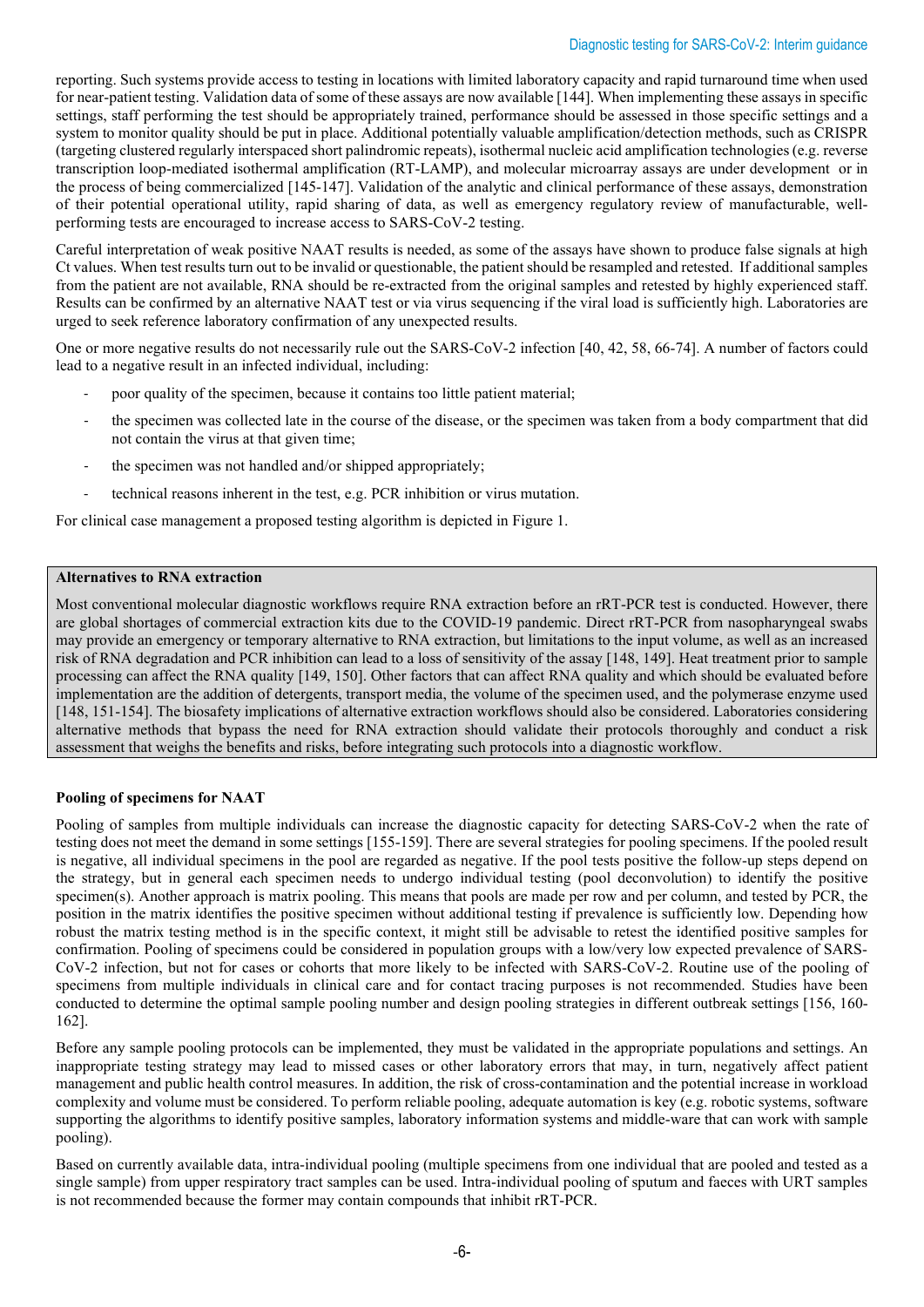#### **Rapid diagnostic tests based on antigen detection**

Rapid diagnostic tests that detect the presence of SARS-CoV-2 viral proteins (antigens) in respiratory tract specimens are being developed and commercialized. Most of these are lateral flow immunoassays (LFI), which are typically completed within 30 minutes. In contrast to NAATs, there is no amplification of the target that is detected, making antigen tests less sensitive. Additionally, falsepositive (indicating that a person is infected when they are not) results may occur if the antibodies on the test strip also recognize antigens of viruses other than SARS-CoV-2, such other human coronaviruses.

The sensitivity of different RDTs compared to rRT-PCR in specimens from URT (nasopharyngeal swabs) appears to be highly variable [144, 163-165], but specificity is consistently reported to be high. Currently, data on antigen performance in the clinical setting is still limited: paired NAAT and antigen validations in clinical studies are encouraged to identify which of the antigen detection tests that are either under development or have already been commercialized demonstrate acceptable performance in representative field studies. When performance is acceptable, antigen RDTs could be implemented in a diagnostic algorithm to reduce the number of molecular tests that need to be performed and to support rapid identification and management of COVID-19 cases. How antigen detection would be incorporated into the testing algorithm depends on the sensitivity and specificity of the antigen test and on the prevalence of SARS-CoV-2 infection in the intended testing population. Higher viral loads are associated with improved antigen test performance; therefore test performance is expected to be best around symptom onset and in the initial phase of a SARS-CoV-2 infection. For specific guidance on antigen detection tests see the WHO [Interim guidance on antigen](https://apps.who.int/iris/handle/10665/334253)[detection in diagnosis of SARS-CoV-2 infection using rapid immunoassays](https://apps.who.int/iris/handle/10665/334253) [5].

#### **Antibody testing**

Serological assays that detect antibodies produced by the human body in response to infection with the SARS-CoV-2 can be useful in various settings.

For example, serosurveillance studies can be used to support the investigation of an ongoing outbreak and to support the retrospective assessment of the attack rate or the size of an outbreak [9]. As SARS-CoV-2 is a novel pathogen, our understanding of the antibody responses it engenders is still emerging and therefore antibody detection tests should be used with caution, and not used to determine acute infections.

Non-quantitative assays (e.g. lateral flow assays) cannot detect an increase in antibody titres, in contrast to (semi)quantitative or quantitative assays. Lateral flow antibody detection assays (or other non-quantitative assays) are currently not recommended for acute diagnosis and clinical management and their role in epidemiologic surveys is being studied. For more information on the utility of rapid immunodiagnostic tests, we refer to the WHO scientific brief with advice on the specific SARS-CoV-2 [point-of-care](https://apps.who.int/iris/handle/10665/331713)  [immunodiagnostic tests](https://apps.who.int/iris/handle/10665/331713) [4].

Serology should not be used as a standalone diagnostic to identify acute cases in clinical care or for contact tracing purposes. Interpretations should be made by an expert and are dependent on several factors including the timing of the disease, clinical morbidity, the epidemiology and prevalence within the setting, the type of test used, the validation method, and the reliability of the results.

Seroconversion (development of measurable antibody response after infection) has been observed to be more robust and faster in patients with severe disease compared to those with milder disease or asymptomatic infections. Antibodies have been detected as early as in the end of the first week of illness in a fraction of patients, but can also take weeks to develop in patients with subclinical/mild infection [37, 166-173]. A reliable diagnosis of COVID-19 infection based on patients' antibody response will often only be possible in the recovery phase, when opportunities for clinical intervention or interruption of disease transmission have passed. Therefore, serology is not a suitable replacement for virological assays to inform contact tracing or clinical management. The duration of the persistence of antibodies generated in response to SARS-CoV-2 is still under study [49, 174]. Furthermore, the presence of antibodies that bind to SARS-CoV-2 does not guarantee that they are neutralizing antibodies, or that they offer protective immunity.

#### **Available serological tests for detecting antibodies**

Commercial and non-commercial tests measuring binding antibodies (Total immunoglobulins (Ig), IgG, IgM, and/or IgA in different combinations) utilizing various techniques including LFI, enzyme-linked immunosorbent assay (ELISA) and chemiluminescence immunoassay (CLIA) have become available. A number of validations and systematic reviews on these assays have been published [170, 171, 173, 175-177]. The performance of serologic assays varies widely in different testing groups (such as in patients with mild versus moderate-to-severe disease as well as in young versus old), timing of testing and the target viral protein. Understanding these performance variations will require further study. Antibody detection tests for coronavirus may also cross-react with other pathogens, including other human coronaviruses, [167, 178-180] or with pre-existing conditions (e.g. pregnancy, autoimmune diseases) and thus yield false-positive results.

Virus neutralization assays are considered to be the gold standard test for detecting the presence of functional antibodies. These tests require highly skilled staff and BSL-3 culture facilities and, therefore, are unsuitable for use in routine diagnostic testing.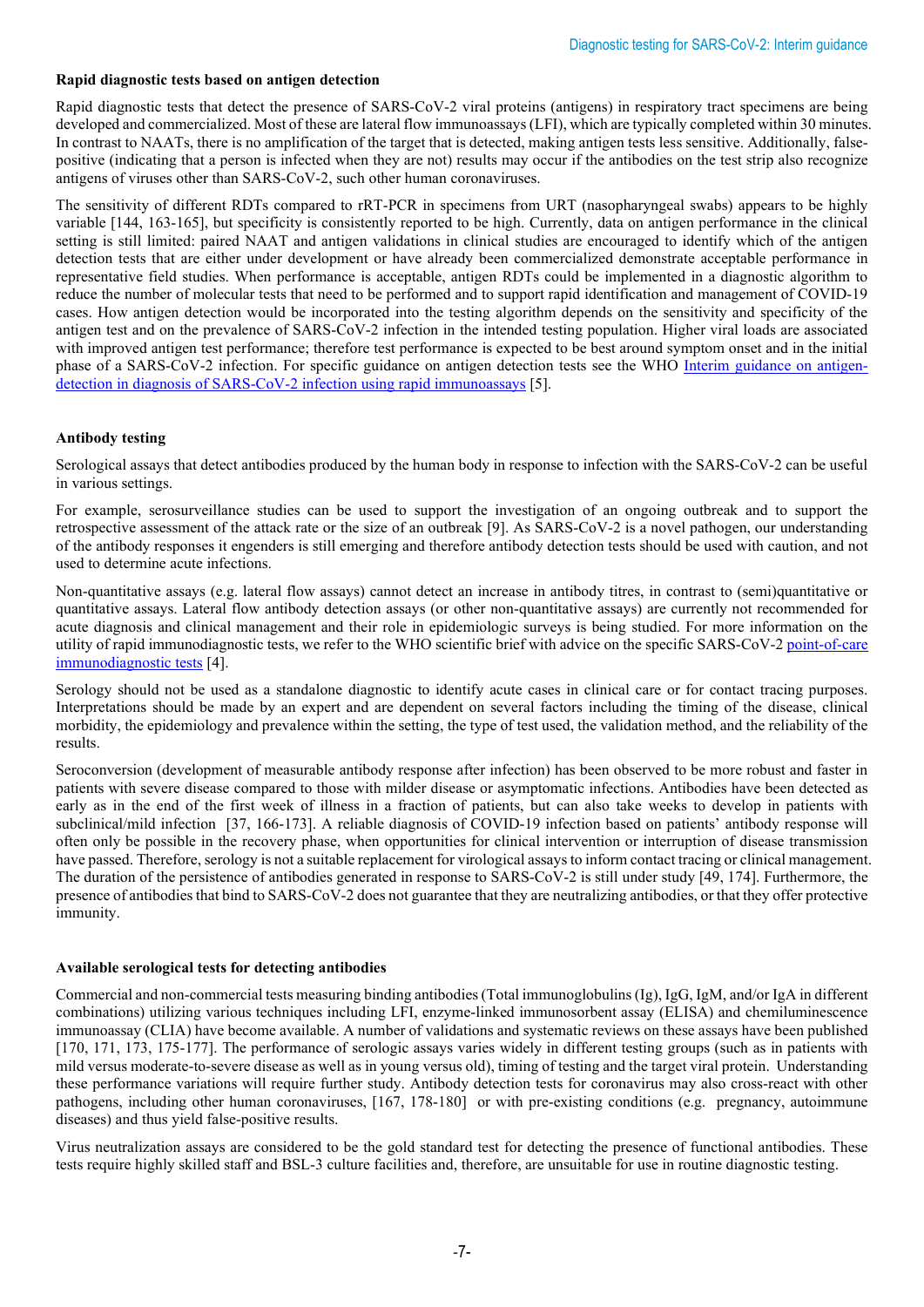#### **Implementation and interpretation of antibody testing in the clinical laboratory**

When implementing serological assays in the clinical laboratory, an in-house validation or verification of the specific assays is advisable. Even if commercial tests have been authorized for use in emergencies, an in-house verification (or if required by local authorities a validation) is still required. Protocols and examples with suggestions as to how to do this are now available [170, 171, 181].

Each serological test is different. With regard to commercial tests, follow the manufacturer's instructions for use. Studies show that several commercial assays measuring total Ig or IgG have performed well. Most of these studies show no advantage of IgM over IgG, as IgM does not appear much earlier than IgG [173]. The additional role of IgA testing in routine diagnostics has not been established. For confirmation of a recent infection, acute and convalescent sera must be tested using a validated (semi)quantitative or quantitative assay. The first sample should be collected during the acute phase of illness, and the second sample at least 14 days after the initial sera was collected. Maximum antibody levels are expected to occur in the third/fourth week after symptom onset. Seroconversion or a rise in antibody titres in paired sera will help to confirm whether the infection is recent and/or acute. If the initial sample tests positive, this result could be due to a past infection that is not related to the current illness.

The first known case of reinfection with SARS-CoV-2 has been documented [182]. Only limited information is available on the interpretation of SARS-CoV-2 antibody tests after a previous infection with SARS-CoV-2 and on the dynamics of SARS-CoV-2 serology if a subsequent infection with another coronavirus occurs. In these two sets of circumstances interpretation of serology may be extremely challenging.

#### **Viral isolation**

Virus isolation is not recommended as a routine diagnostic procedure. All procedures involving viral isolation in cell culture require trained staff and BSL-3 facilities. A thorough risk assessment should be carried out when culturing specimens from potential SARS-CoV-2 patients for other respiratory viruses because SARS-CoV-2 has been shown to grow on a variety of cell lines [183].

#### **Genomic sequencing for SARS-CoV-2**

Genomic sequencing for SARS-CoV-2 can be used to investigate the dynamics of the outbreak, including changes in the size of an epidemic over time, its spatiotemporal spread, and testing hypotheses about transmission routes. In addition, genomic sequences can be used to decide which diagnostic assays, drugs and vaccines may be suitable candidates for further exploration. Analysis of SARS-CoV-2 virus genomes can, therefore, complement, augment and support strategies to reduce the disease burden of COVID-19. However, the potentially high cost and volume of the work required for genomic sequencing means that laboratories should have clarity about the expected returns from such investment and what is required to maximize the utility of such genomic sequence data. WHO guidance on SARS-CoV-2 genomic sequencing is currently being developed.

#### **Quality assurance**

Before introducing a new testing method, a new assay, new batches of materials, or a new PCR technician into the laboratory, a validation or verification should be carried out, to ensure that the laboratory testing system is performing adequately.

For manual PCR systems, each NAAT sample should include internal controls and ideally a specimen collection control (human gene target). Additionally, external controls are recommended for each test run. Laboratories that order their own primers and probes should carry out entry testing or validation looking at functionality and potential contaminants [184].

Laboratories are encouraged to define their assays' detection limits, and senior staff should recognize how disease prevalence alters the predictive value of their test results. Once the number of cases goes down, the positive predictive value will decrease, therefore the interpretation of tests should continue to be part of a stringent quality assurance scheme, with interpretation based on: timing of sampling, sample type, test specifics, clinical data and epidemiological data.

Laboratories should put measures in place to reduce the potential for false positive rRT-PCR results and have a strategy for the management of equivocal results. See Annex 4 for a checklist.

In general, laboratories should have a quality assurance system in place and are encouraged to participate in external quality assessment (EQA) schemes or perform result comparison between laboratories of a subset of samples.

WHO has previously advised national laboratories to ensure quality performance by confirmation of testing results for the first 5 positive specimens and the first 10 negative specimens (collected from patients that fit the case definition) by referring them to one of the WHO reference laboratories that provide confirmatory testing for SARS-CoV-2. WHO provided support to national laboratories to facilitate specimen shipment to one of the dedicated reference laboratories. For more information, consult the WHO website for [the list of reference laboratories](https://www.who.int/publications/m/item/who-reference-laboratories-providing-confirmatory-testing-for-covid-19) [185] and [shipment instructions](https://apps.who.int/iris/handle/10665/331639) [135]. Strengthened national reference laboratories and growing access to EQA schemes for SARS-CoV-2 reduce the need to use this mechanism. If testing for SARS-CoV-2 is not yet available in a country, efforts should be made to establish national capacity.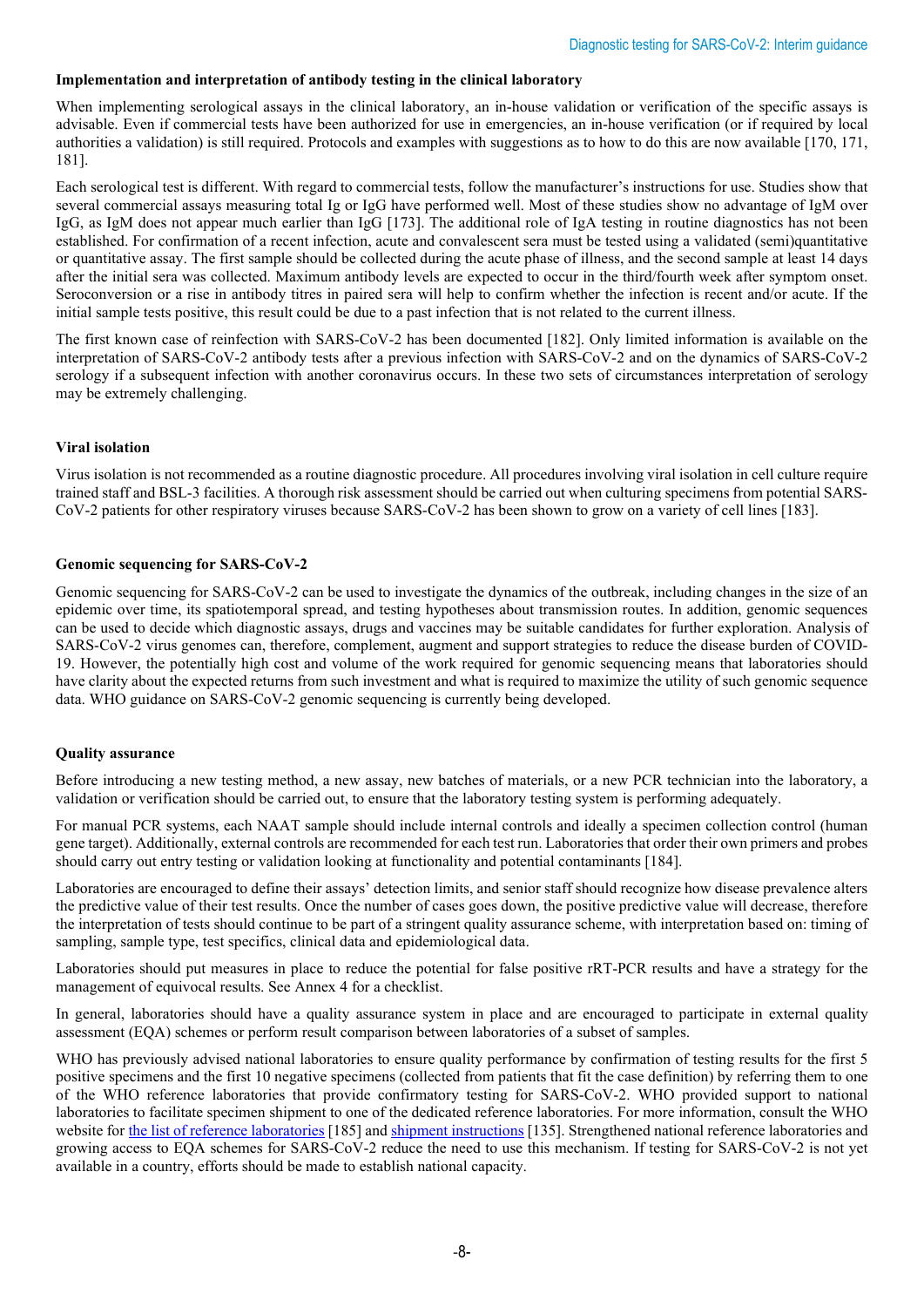# Reporting of cases and test results

Rapid communication of test results is important for planning and design of public health and outbreak control interventions. Laboratories should follow national reporting requirements. In general, all test results, positive or negative, should be immediately reported to the national authorities. States Parties to the International Health Regulations (IHR) are reminded of their obligation to share with WHO relevant public health information for events for which they must notify WHO, using the decision instrument in Annex 2 of the IHR (2005) [186].

Regular interaction between public health experts, clinicians and local laboratory experts to discuss strategies, potential problems and solutions, should be considered to be an essential part of an adequate COVID-19 response. This response includes the development of guidance and (clinical-, epidemiological-, and trial) study protocols.

A rapid turnaround time of test results can, in turn, have a positive impact on the outbreak [187, 188]. More studies are needed to fine tune the maximum acceptable time from symptom onset to sample result to have impact on clinical management and outbreak control; currently a maximum of 24 hours is considered reasonable in most settings. As laboratories often have control only over the time between sample arrival and the test result, it is critical to ensure that samples arrive in the laboratory without delay.

## Methods

This document was developed in consultation with experts from the SARS-CoV-2 laboratory expert network. Experts in the network completed a confidentiality agreement and declaration of interest. The declaration of interest forms were reviewed, and no conflicts regarding the support of this guidance document were identified. Relevant WHO guidance has been used in this document [136, 185, 189-194]. This is the sixth edition (version 2020.6) and was originally adapted from *Laboratory testing for Middle East Respiratory Syndrome Coronavirus* [189].

A broad spectrum of clinical laboratory experts from different regions were engaged in the development of this document. The internal experts involved in the development include WHO regional laboratory focal points, epidemiologists and clinical experts. This version of the guidance incorporates the novel understanding and characteristics of the virus and addresses questions and issues received from WHO's country and regional offices and other channels.

### **Contributors**

WHO steering group: Amal Barakat, Céline Barnadas, Silvia Bertagnolio, Caroline Brown, Lisa Carter, Sebastian Cognat, Jane Cunningham, Varja Grabovac, Francis Inbanathan, Kazunobu Kojima, Juliana Leite, Marco Marklewitz, Jairo Mendez-Rico, Karen Nahapetyan, Chris Oxenford, Boris Pavlin, Mark Perkins, Anne Perrocheau, Jose Rovira, Maria Van Kerkhove, Karin von Eije, Joanna Zwetyenga,

#### External contributors:

Sarah Hill, Oxford University and Royal Veterinary College, United Kingdom; Maria Zambon, Public Health England, United Kingdom; Corine Geurts van Kessel, Richard Molenkamp and Marion Koopmans, Erasmus MC and Adam Meijer and Chantal Reusken, RIVM, The Netherlands; Antonino Di Caro, [Istituto Nazionale per le Malattie Infettive Lazzaro Spallanzani,](https://moh-it.pure.elsevier.com/en/organisations/istituto-nazionale-per-le-malattie-infettive-lazzaro-spallanzani) Italy; Anne von Gottberg, National Institute for Communicable Diseases, South Africa; Janejai Noppavan, National institute of Health, Thailand; Raymond Lin, National Public Health Laboratory, Singapore; Leo Poon and Malik Peiris, Hong Kong University, China, Hong Kong SAR; George Gao, Chinese CDC, China.

### **References**

- 1. *Laboratory testing strategy recommendations for COVID-19*. World Health Organization 2020; Available from: [https://apps.who.int/iris/handle/10665/331509.](https://apps.who.int/iris/handle/10665/331509)
- 2. *Laboratory assessment tool for laboratories implementing COVID-19 virus testing*. World Health Organization 2020 8 April 2020 7 July 2020]; Available from: [https://apps.who.int/iris/handle/10665/331715.](https://apps.who.int/iris/handle/10665/331715)
- 3. *Laboratory biosafety guidance related to coronavirus disease (COVID-19)*. World Health Organization 2020; Available from:<https://apps.who.int/iris/handle/10665/332076>
- 4. *Advice on the use of point-of-care immunodiagnostic tests for COVID-19*. World Health Organization 8 April 2020; Available from: [https://apps.who.int/iris/handle/10665/331713.](https://apps.who.int/iris/handle/10665/331713)
- 5. *Antigen detection in diagnosis of SARS-CoV-2 infection using rapid immunoassays, interim guidance*. World Health Organization 2020. Available from: <https://apps.who.int/iris/handle/10665/334253>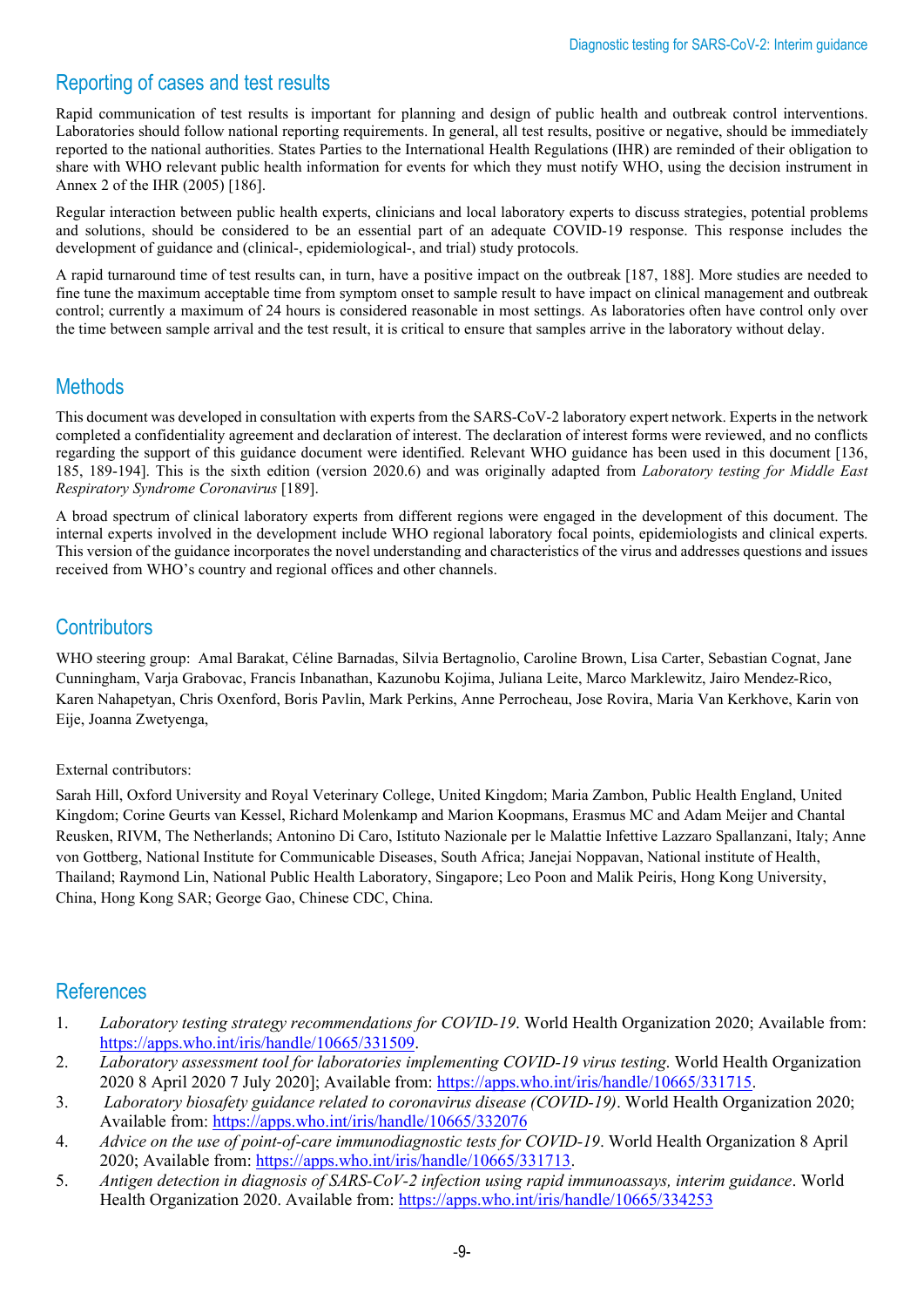- 6. *Considerations in the investigation of cases and clusters of COVID-19*. World Health Organization 2020; Available from: [https://apps.who.int/iris/handle/10665/331668.](https://apps.who.int/iris/handle/10665/331668)
- 7. *Public health surveillance for COVID-19: interim guidance,*. 7 August 2020; Available from: [https://apps.who.int/iris/handle/10665/333752.](https://apps.who.int/iris/handle/10665/333752)
- 8. *Operational considerations for COVID-19 surveillance using GISRS, interim guidance*. World Health Organization 2020; Available from: [https://apps.who.int/iris/handle/10665/331589.](https://apps.who.int/iris/handle/10665/331589)
- 9. *The Unity Studies: Early Investigations Protocols*. 2020 27 July 2020]; Available from: [https://www.who.int/emergencies/diseases/novel-coronavirus-2019/technical-guidance/early-investigations.](https://www.who.int/emergencies/diseases/novel-coronavirus-2019/technical-guidance/early-investigations)
- 10. Gorbalenya A, B.S., Baric R, de Groot R, Drosten C, Gulyaeva A, Haagmans B, Lauber C, Leontovich A, Neuman B, Penzar D, Perlman S, Poon L, Samborskiy D, Sidorov I, Sola I, Ziebuhr J, *The species Severe acute respiratory syndrome-related coronavirus: classifying 2019-nCoV and naming it SARS-CoV-2.* Nat Microbiol, 2020. **5**(4): p. 536-544.
- 11. *International Committee on Taxonomy of Viruses (ICTV)*. 2020 27 July 2020]; Available from: [https://talk.ictvonline.org/.](https://talk.ictvonline.org/)
- 12. Naqvi, A.A.T., et al., *Insights into SARS-CoV-2 genome, structure, evolution, pathogenesis and therapies: Structural genomics approach.* Biochim Biophys Acta Mol Basis Dis, 2020. **1866**(10): p. 165878.
- 13. Yoshimoto, F.K., *The Proteins of Severe Acute Respiratory Syndrome Coronavirus-2 (SARS CoV-2 or n-COV19), the Cause of COVID-19.* Protein J, 2020. **39**(3): p. 198-216.
- 14. Kim, D., et al., *The Architecture of SARS-CoV-2 Transcriptome.* Cell, 2020. **181**(4): p. 914-921 e10.
- 15. Lu, R., et al., *Genomic characterisation and epidemiology of 2019 novel coronavirus: implications for virus origins and receptor binding.* Lancet, 2020. **395**(10224): p. 565-574.
- 16. Yan, R., et al., *Structural basis for the recognition of SARS-CoV-2 by full-length human ACE2.* Science, 2020. **367**(6485): p. 1444-1448.
- 17. Ni, W., et al., *Role of angiotensin-converting enzyme 2 (ACE2) in COVID-19.* Crit Care, 2020. **24**(1): p. 422.
- 18. Wu, Z. and J.M. McGoogan, *Characteristics of and Important Lessons From the Coronavirus Disease 2019 (COVID-19) Outbreak in China: Summary of a Report of 72314 Cases From the Chinese Center for Disease Control and Prevention.* JAMA, 2020.
- 19. Mizumoto, K., et al., *Estimating the asymptomatic proportion of coronavirus disease 2019 (COVID-19) cases on board the Diamond Princess cruise ship, Yokohama, Japan, 2020.* Euro Surveill, 2020. **25**(10).
- 20. He, J., et al., *Proportion of asymptomatic coronavirus disease 2019 (COVID-19): a systematic review and meta-analysis.* J Med Virol, 2020.
- 21. Kronbichler, A., et al., *Asymptomatic patients as a source of COVID-19 infections: A systematic review and meta-analysis.* Int J Infect Dis, 2020.
- 22. Al-Sadeq, D.W. and G.K. Nasrallah, *The incidence of the novel coronavirus SARS-CoV-2 among asymptomatic patients: a systematic review.* Int J Infect Dis, 2020.
- 23. Kluytmans-van den Bergh, M.F.Q., et al., *Prevalence and Clinical Presentation of Health Care Workers With Symptoms of Coronavirus Disease 2019 in 2 Dutch Hospitals During an Early Phase of the Pandemic.* JAMA Netw Open, 2020. **3**(5): p. e209673.
- 24. Gudbjartsson, D.F., et al., *Spread of SARS-CoV-2 in the Icelandic Population.* N Engl J Med, 2020. **382**(24): p. 2302-2315.
- 25. Arons, M.M., et al., *Presymptomatic SARS-CoV-2 Infections and Transmission in a Skilled Nursing Facility.* N Engl J Med, 2020.
- 26. Bitnun, A., et al., *Severe acute respiratory syndrome-associated coronavirus infection in Toronto children: a second look.* Pediatrics, 2009. **123**(1): p. 97-101.
- 27. Richardson, S., et al., *Presenting Characteristics, Comorbidities, and Outcomes Among 5700 Patients Hospitalized With COVID-19 in the New York City Area.* JAMA, 2020.
- 28. Wyllie, A.L., et al., *Saliva or Nasopharyngeal Swab Specimens for Detection of SARS-CoV-2.* N Engl J Med, 2020.
- 29. WHO. *R&D blueprint and COVID-19*. 2020 [cited 2020 16 July 2020]; Available from: [https://www.who.int/teams/blueprint/covid-19.](https://www.who.int/teams/blueprint/covid-19)
- 30. CLOPID-R. *Global research collaboation for infectious disease preparedness, preparedness, data sharing*. 2020 16 July 2020]; Available from: [https://www.glopid-r.org/our-work/data-sharing/.](https://www.glopid-r.org/our-work/data-sharing/)
- 31. Li, Q., et al., *Early Transmission Dynamics in Wuhan, China, of Novel Coronavirus-Infected Pneumonia.* N Engl J Med, 2020. **382**(13): p. 1199-1207.
- 32. Guan, W.J., et al., *Clinical Characteristics of Coronavirus Disease 2019 in China.* N Engl J Med, 2020. **382**(18): p. 1708-1720.
- 33. Linton, N.M., et al., *Incubation Period and Other Epidemiological Characteristics of 2019 Novel Coronavirus Infections with Right Truncation: A Statistical Analysis of Publicly Available Case Data.* J Clin Med, 2020. **9**(2).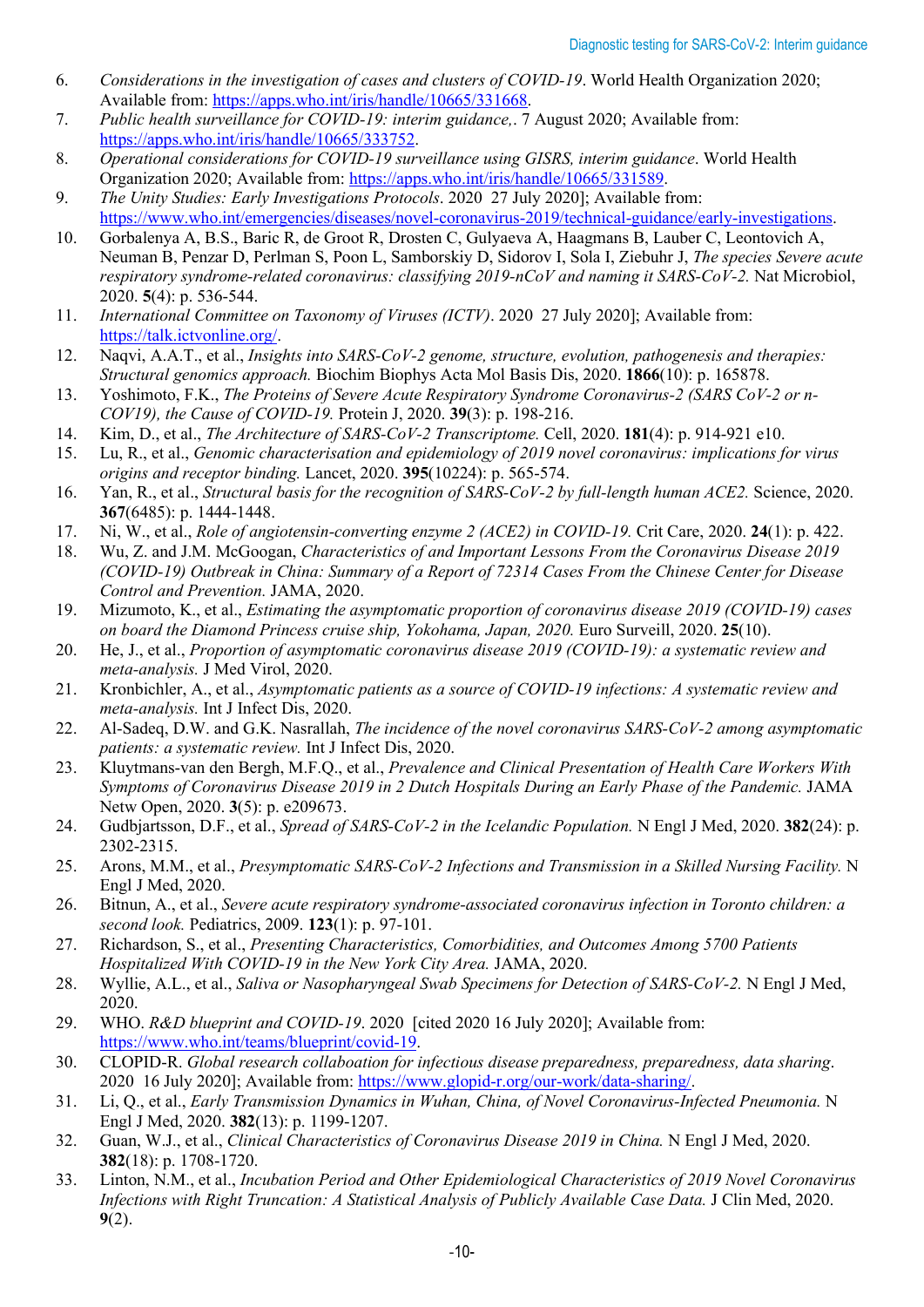- 34. Lauer, S.A., et al., *The Incubation Period of Coronavirus Disease 2019 (COVID-19) From Publicly Reported Confirmed Cases: Estimation and Application.* Ann Intern Med, 2020. **172**(9): p. 577-582.
- 35. Backer, J.A., D. Klinkenberg, and J. Wallinga, *Incubation period of 2019 novel coronavirus (2019-nCoV) infections among travellers from Wuhan, China, 20-28 January 2020.* Euro Surveill, 2020. **25**(5).
- 36. He, X., et al., *Temporal dynamics in viral shedding and transmissibility of COVID-19.* Nat Med, 2020. **26**(5): p. 672-675.
- 37. Wolfel, R., et al., *Virological assessment of hospitalized patients with COVID-2019.* Nature, 2020.
- 38. Weiss, A., M. Jellingso, and M.O.A. Sommer, *Spatial and temporal dynamics of SARS-CoV-2 in COVID-19 patients: A systematic review and meta-analysis.* EBioMedicine, 2020. **58**: p. 102916.
- 39. Sethuraman, N., S.S. Jeremiah, and A. Ryo, *Interpreting Diagnostic Tests for SARS-CoV-2.* JAMA, 2020.
- 40. Zou, L., et al., *SARS-CoV-2 Viral Load in Upper Respiratory Specimens of Infected Patients.* N Engl J Med, 2020. **382**(12): p. 1177-1179.
- 41. Wang, Y., et al., *Kinetics of viral load and antibody response in relation to COVID-19 severity.* J Clin Invest, 2020.
- 42. Young, B.E., et al., *Epidemiologic Features and Clinical Course of Patients Infected With SARS-CoV-2 in Singapore.* JAMA, 2020.
- 43. Kam, K.Q., et al., *A Well Infant with Coronavirus Disease 2019 (COVID-19) with High Viral Load.* Clin Infect Dis, 2020.
- 44. Hu, Z., et al., *Clinical characteristics of 24 asymptomatic infections with COVID-19 screened among close contacts in Nanjing, China.* Sci China Life Sci, 2020. **63**(5): p. 706-711.
- 45. Liu, Y., et al., *Viral dynamics in mild and severe cases of COVID-19.* Lancet Infect Dis, 2020.
- 46. Zheng, S., et al., *Viral load dynamics and disease severity in patients infected with SARS-CoV-2 in Zhejiang province, China, January-March 2020: retrospective cohort study.* BMJ, 2020. **369**: p. m1443.
- 47. Lavezzo, E., et al., *Suppression of a SARS-CoV-2 outbreak in the Italian municipality of Vo'.* Nature, 2020. **Nature**.
- 48. Agnihothram, S., et al., *Evaluation of serologic and antigenic relationships between middle eastern respiratory syndrome coronavirus and other coronaviruses to develop vaccine platforms for the rapid response to emerging coronaviruses.* J Infect Dis, 2014. **209**(7): p. 995-1006.
- 49. To, K.K., et al., *Temporal profiles of viral load in posterior oropharyngeal saliva samples and serum antibody responses during infection by SARS-CoV-2: an observational cohort study.* Lancet Infect Dis, 2020. **20**(5): p. 565-574.
- 50. Li, N., X. Wang, and T. Lv, *Prolonged SARS-CoV-2 RNA shedding: Not a rare phenomenon.* J Med Virol, 2020.
- 51. Zhou, B., et al., *The duration of viral shedding of discharged patients with severe COVID-19.* Clin Infect Dis, 2020.
- 52. Chen, Y., et al., *The presence of SARS-CoV-2 RNA in the feces of COVID-19 patients.* J Med Virol, 2020.
- 53. Gupta, S., et al., *Persistent viral shedding of SARS-CoV-2 in faeces - a rapid review.* Colorectal Dis, 2020.
- 54. Xu, K., et al., *Factors associated with prolonged viral RNA shedding in patients with COVID-19.* Clin Infect Dis, 2020.
- 55. Qi, L., et al., *Factors associated with duration of viral shedding in adults with COVID-19 outside of Wuhan, China: A retrospective cohort study.* Int J Infect Dis, 2020.
- 56. Lescure, F.X., et al., *Clinical and virological data of the first cases of COVID-19 in Europe: a case series.* Lancet Infect Dis, 2020.
- 57. Ling, Y., et al., *Persistence and clearance of viral RNA in 2019 novel coronavirus disease rehabilitation patients.* Chin Med J (Engl), 2020. **133**(9): p. 1039-1043.
- 58. Pan, Y., et al., *Viral load of SARS-CoV-2 in clinical samples.* Lancet Infect Dis, 2020. **20**(4): p. 411-412.
- 59. Xing, Y.H., et al., *Prolonged viral shedding in feces of pediatric patients with coronavirus disease 2019.* J Microbiol Immunol Infect, 2020.
- 60. Oliver S, O.S.J., Patel M, Patel S, Queen I, Quick N et al, *Clinical and virologic characteristics of the first 12 patients with coronavirus disease 2019 (COVID-19) in the United States.* Nat Med, 2020.
- 61. Jeroen J.A. van Kampen, D.A.M.C.v.d.V., Pieter L.A. Fraaij, Bart L. Haagmans, Mart M. Lamers, Nisreen Okba, Johannes P.C. van den Akker, Henrik Endeman, Diederik A.M.P.J. Gommers, Jan J. Cornelissen, Rogier A.S. Hoek, Menno M. van der Eerden, Dennis A. Hesselink, Herold J. Metselaar, Annelies Verbon, Jurriaan E.M. de Steenwinkel, Georgina I. Aron, Eric C.M. van Gorp, Sander van Boheemen, Jolanda C. Voermans, Charles A.B. Boucher, Richard Molenkamp, Marion P.G. Koopmans, Corine Geurtsvankessel, Annemiek A. van der Eijk, *Shedding of infectious virus in hospitalized patients with coronavirus disease-2019 (COVID-19): duration and key determinants.* medRxiv preprint, 2020.
- 62. La Scola, B., et al., *Viral RNA load as determined by cell culture as a management tool for discharge of SARS-CoV-2 patients from infectious disease wards.* Eur J Clin Microbiol Infect Dis, 2020. **39**(6): p. 1059-1061.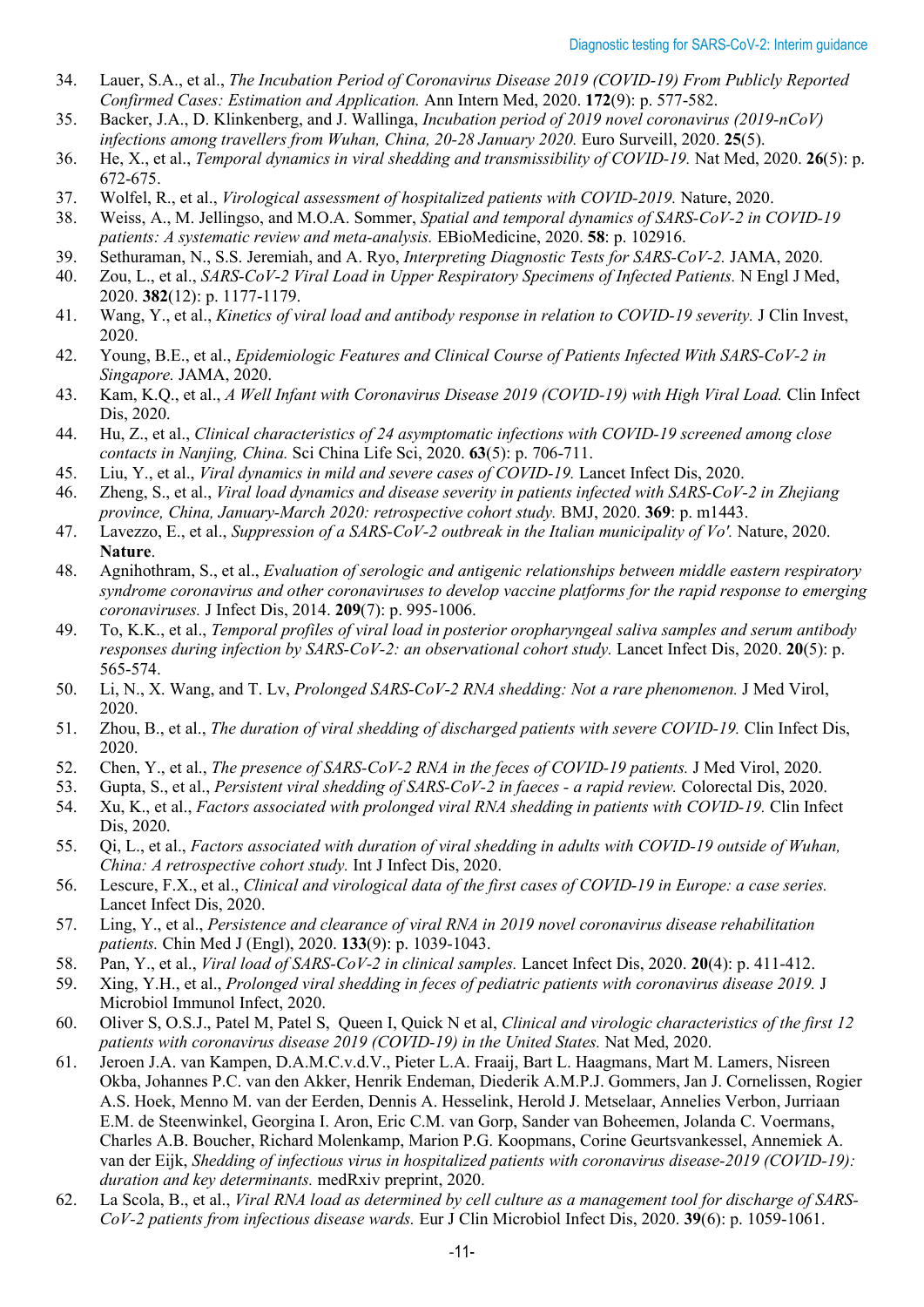- 63. Perera, R., et al., *SARS-CoV-2 Virus Culture and Subgenomic RNA for Respiratory Specimens from Patients with Mild Coronavirus Disease.* Emerg Infect Dis, 2020. **26**(11).
- 64. Singanayagam A, P.M., Charlett A, Lopez Bernal J, Saliba V, Ellis J, Ladhani S, Zambon M, Gopal R, *Duration of infectiousness and correlation with RT-PCR cycle threshold values in cases of COVID-19, England, January to May 2020.* Eurosurveillance, 2020. **25**(32).
- 65. *Scientific brief: Criteria to release COVID-19 patients from isolation*. World Health Organization 2020; Available from: [https://apps.who.int/iris/handle/10665/332451.](https://apps.who.int/iris/handle/10665/332451)
- 66. Yuan, J., et al., *PCR Assays Turned Positive in 25 Discharged COVID-19 Patients.* Clin Infect Dis, 2020.
- 67. Tang, X., et al., *Positive RT-PCR tests among discharged COVID-19 patients in Shenzhen, China.* Infect Control Hosp Epidemiol, 2020: p. 1-2.
- 68. Ma, H., et al., *A single-center, retrospective study of COVID-19 features in children: a descriptive investigation.* BMC Med, 2020. **18**(1): p. 123.
- 69. Xiao, A.T., Y.X. Tong, and S. Zhang, *False-negative of RT-PCR and prolonged nucleic acid conversion in COVID-19: Rather than recurrence.* J Med Virol, 2020.
- 70. Liu, R., et al., *Positive rate of RT-PCR detection of SARS-CoV-2 infection in 4880 cases from one hospital in Wuhan, China, from Jan to Feb 2020.* Clin Chim Acta, 2020. **505**: p. 172-175.
- 71. Winichakoon, P., et al., *Negative Nasopharyngeal and Oropharyngeal Swabs Do Not Rule Out COVID-19.* J Clin Microbiol, 2020. **58**(5).
- 72. Li, Y., et al., *Stability issues of RT-PCR testing of SARS-CoV-2 for hospitalized patients clinically diagnosed with COVID-19.* J Med Virol, 2020.
- 73. Lee, T.H., et al., *Testing for SARS-CoV-2: Can We Stop at Two?* Clin Infect Dis, 2020.
- 74. Kucirka, L.M., et al., *Variation in False-Negative Rate of Reverse Transcriptase Polymerase Chain Reaction-Based SARS-CoV-2 Tests by Time Since Exposure.* Ann Intern Med, 2020.
- 75. Wang, W., et al., *Detection of SARS-CoV-2 in Different Types of Clinical Specimens.* JAMA, 2020.
- 76. Huang, Y., et al., *SARS-CoV-2 Viral Load in Clinical Samples from Critically Ill Patients.* Am J Respir Crit Care Med, 2020. **201**(11): p. 1435-1438.
- 77. Wong, M.C., et al., *Detection of SARS-CoV-2 RNA in fecal specimens of patients with confirmed COVID-19: A meta-analysis.* J Infect, 2020. **81**(2): p. e31-e38.
- 78. Chen, W., et al., *Detectable 2019-nCoV viral RNA in blood is a strong indicator for the further clinical severity.* Emerg Microbes Infect, 2020. **9**(1): p. 469-473.
- 79. Chen, X., et al., *Detectable serum SARS-CoV-2 viral load (RNAaemia) is closely correlated with drastically elevated interleukin 6 (IL-6) level in critically ill COVID-19 patients.* Clin Infect Dis, 2020.
- 80. Corman, V.M., et al., *SARS-CoV-2 asymptomatic and symptomatic patients and risk for transfusion transmission.* Transfusion, 2020.
- 81. Zhang, W., et al., *Molecular and serological investigation of 2019-nCoV infected patients: implication of multiple shedding routes.* Emerg Microbes Infect, 2020. **9**(1): p. 386-389.
- 82. Williams, E., et al., *Saliva as a non-invasive specimen for detection of SARS-CoV-2.* J Clin Microbiol, 2020.
- 83. Pasomsub, E., et al., *Saliva sample as a non-invasive specimen for the diagnosis of coronavirus disease-2019 (COVID-19): a cross-sectional study.* Clin Microbiol Infect, 2020.
- 84. Yang, J.R., et al., *Persistent viral RNA positivity during the recovery period of a patient with SARS-CoV-2 infection.* J Med Virol, 2020.
- 85. Guo, W.L., et al., *Effect of throat washings on detection of 2019 novel coronavirus.* Clin Infect Dis, 2020.
- 86. Lai, C.K.C., et al., *Prospective study comparing deep-throat saliva with other respiratory tract specimens in the diagnosis of novel coronavirus disease (COVID-19).* J Infect Dis, 2020.
- 87. Azzi, L., et al., *Saliva is a reliable tool to detect SARS-CoV-2.* Journal of Infection, 2020. **81**.
- 88. McCormick-Baw, C., et al., *Saliva as an Alternate Specimen Source for Detection of SARS-CoV-2 in Symptomatic Patients Using Cepheid Xpert Xpress SARS-CoV-2.* J Clin Microbiol, 2020.
- 89. Colavita, F., et al., *SARS-CoV-2 Isolation From Ocular Secretions of a Patient With COVID-19 in Italy With Prolonged Viral RNA Detection.* Ann Intern Med, 2020.
- 90. Xia, J., et al., *Evaluation of coronavirus in tears and conjunctival secretions of patients with SARS-CoV-2 infection.* J Med Virol, 2020.
- 91. Wu, P., et al., *Characteristics of Ocular Findings of Patients With Coronavirus Disease 2019 (COVID-19) in Hubei Province, China.* JAMA Ophthalmol, 2020.
- 92. Zhou, Y., et al., *Ocular Findings and Proportion with Conjunctival SARS-COV-2 in COVID-19 Patients.* Ophthalmology, 2020.
- 93. Zhang, X., et al., *The evidence of SARS-CoV-2 infection on ocular surface.* Ocul Surf, 2020.
- 94. Cai, J., et al., *A Case Series of children with 2019 novel coronavirus infection: clinical and epidemiological features.* Clin Infect Dis, 2020.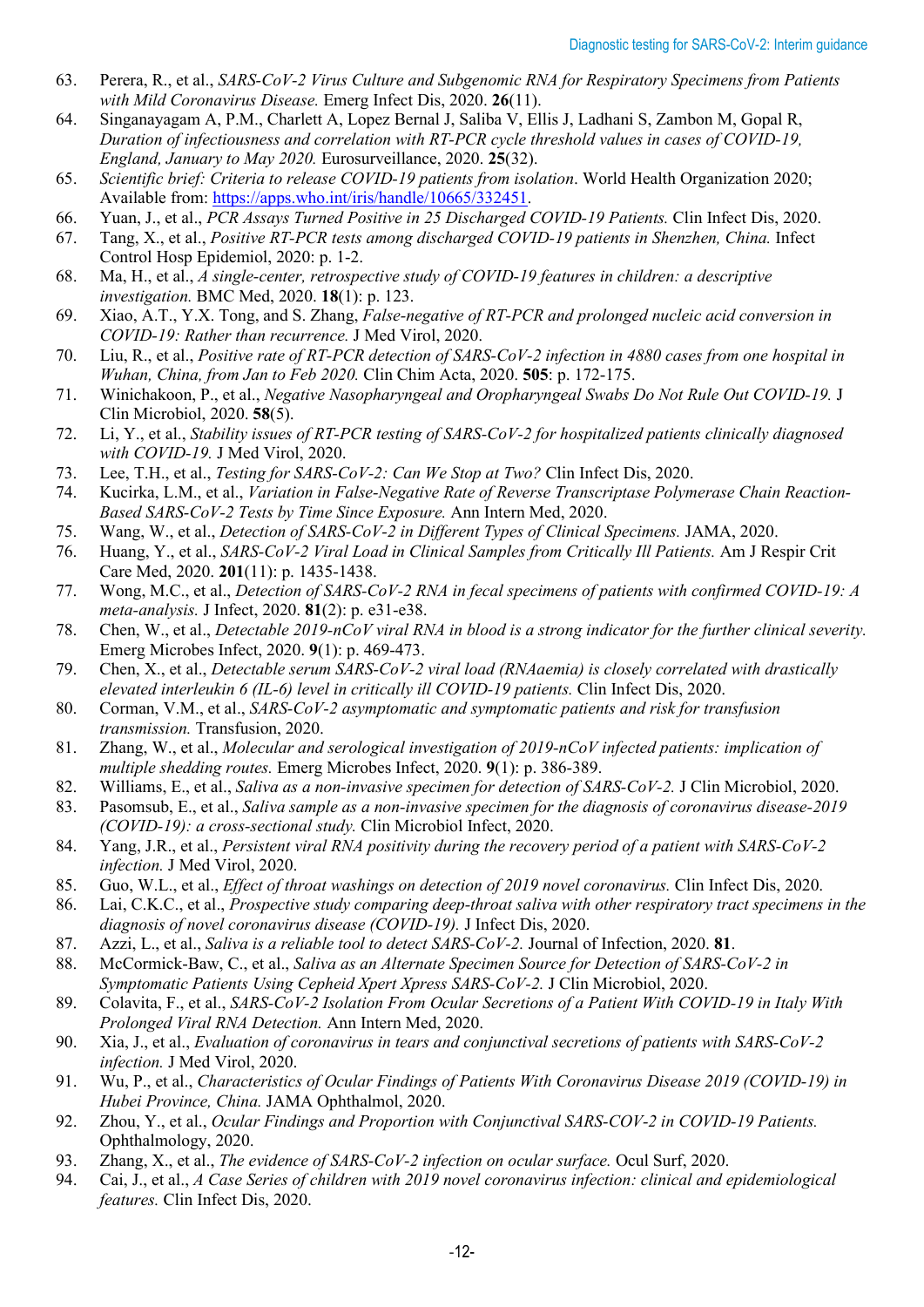- 95. Nomoto, H., et al., *Cautious handling of urine from moderate to severe COVID-19 patients.* Am J Infect Control, 2020. **48**(8): p. 969-971.
- 96. Li, D., et al., *Clinical Characteristics and Results of Semen Tests Among Men With Coronavirus Disease 2019.* JAMA Netw Open, 2020. **3**(5): p. e208292.
- 97. Paniz-Mondolfi, A., et al., *Central nervous system involvement by severe acute respiratory syndrome coronavirus-2 (SARS-CoV-2).* J Med Virol, 2020. **92**(7): p. 699-702.
- 98. Moriguchi, T., et al., *A first case of meningitis/encephalitis associated with SARS-Coronavirus-2.* Int J Infect Dis, 2020. **94**: p. 55-58.
- 99. *World Health Organization. Clinical management of COVID-19 (Interim Guidance)* World Health Organization 2020 27 May 2020; Available from: [https://apps.who.int/iris/handle/10665/332196.](https://apps.who.int/iris/handle/10665/332196)
- 100. Bordi, L., et al., *Differential diagnosis of illness in patients under investigation for the novel coronavirus (SARS-CoV-2), Italy, February 2020.* Euro Surveill, 2020. **25**(8).
- 101. Wu, D., et al., *To alert coinfection of COVID-19 and dengue virus in developing countries in the dengueendemic area.* Infect Control Hosp Epidemiol, 2020: p. 1.
- 102. Rodriguez, J.A., et al., *Co-Infection with SARS-COV-2 and Parainfluenza in a young adult patient with pneumonia: Case Report.* IDCases, 2020. **20**: p. e00762.
- 103. Rawson, T.M., et al., *Bacterial and fungal co-infection in individuals with coronavirus: A rapid review to support COVID-19 antimicrobial prescribing.* Clin Infect Dis, 2020.
- 104. Nowak, M.D., et al., *Co-infection in SARS-CoV-2 infected Patients: Where Are Influenza Virus and Rhinovirus/Enterovirus?* J Med Virol, 2020.
- 105. Wu, D., et al., *Coinfection of Influenza Virus and Severe Acute Respiratory Syndrome Coronavirus 2 (SARS-COV-2).* Pediatr Infect Dis J, 2020. **39**(6): p. e79.
- 106. Wu, X., et al., *Co-infection with SARS-CoV-2 and Influenza A Virus in Patient with Pneumonia, China.* Emerg Infect Dis, 2020. **26**(6): p. 1324-1326.
- 107. Khodamoradi, Z., M. Moghadami, and M. Lotfi, *Co-infection of Coronavirus Disease 2019 and Influenza A: A Report from Iran.* Arch Iran Med, 2020. **23**(4): p. 239-243.
- 108. Azekawa, S., et al., *Co-infection with SARS-CoV-2 and influenza A virus.* IDCases, 2020. **20**: p. e00775.
- 109. Koehler, P., et al., *COVID-19 associated pulmonary aspergillosis.* Mycoses, 2020.
- 110. Yan, G., et al., *Covert COVID-19 and false-positive dengue serology in Singapore.* Lancet Infect Dis, 2020. **20**(5): p. 536.
- 111. Lustig, Y., et al., *Potential antigenic cross-reactivity between SARS-CoV-2 and Dengue viruses.* Clin Infect Dis, 2020.
- 112. Hammitt, L.L., et al., *Added value of an oropharyngeal swab in detection of viruses in children hospitalized with lower respiratory tract infection.* J Clin Microbiol, 2011. **49**(6): p. 2318-20.
- 113. Ek, P., et al., *A combination of naso- and oropharyngeal swabs improves the diagnostic yield of respiratory viruses in adult emergency department patients.* Infect Dis (Lond), 2019. **51**(4): p. 241-248.
- 114. Sutjipto s, H.L., Yant TJ, Mendis SM, Abdad MY, Marimuthu K, Ng OT, Lin C, Chan M et al,, *The effect of sample site, illness duration and the presence of pneumonia on the detection of SARS-CoV-2 by real-time reverse-transcription PCR.* Open Forum Infectious Diseases, 2020.
- 115. Lieberman, D., et al., *Pooled nasopharyngeal and oropharyngeal samples for the identification of respiratory viruses in adults.* Eur J Clin Microbiol Infect Dis, 2010. **29**(6): p. 733-5.
- 116. Vlek, A.L.M., et al., *Combined throat/nasal swab sampling for SARS-CoV-2 is equivalent to nasopharyngeal sampling.* Eur J Clin Microbiol Infect Dis, 2020.
- 117. LeBlanc, J.J., et al., *A combined oropharyngeal/nares swab is a suitable alternative to nasopharyngeal swabs for the detection of SARS-CoV-2.* J Clin Virol, 2020. **128**: p. 104442.
- 118. Pinninti, S., et al., *Comparing Nasopharyngeal and Mid-Turbinate Nasal Swab Testing for the Identification of SARS-CoV-2.* Clin Infect Dis, 2020.
- 119. Palmas, G., et al., *Nasal Swab as Preferred Clinical Specimen for COVID-19 Testing in Children.* Pediatr Infect Dis J, 2020. **39**(9): p. e267-e270.
- 120. Tu, Y.P., et al., *Swabs Collected by Patients or Health Care Workers for SARS-CoV-2 Testing.* N Engl J Med, 2020. **383**(5): p. 494-496.
- 121. Altamirano, J., et al., *Assessment of Sensitivity and Specificity of Patient-Collected Lower Nasal Specimens for Sudden Acute Respiratory Syndrome Coronavirus 2 Testing.* JAMA Netw Open, 2020. **3**(6): p. e2012005.
- 122. Hamid, H., et al., *COVID-19 Pandemic and Role of Human Saliva as a Testing Biofluid in Point-of-Care Technology.* Eur J Dent, 2020.
- 123. Alizargar, J., et al., *Saliva samples as an alternative for novel coronavirus (COVID-19) diagnosis.* J Formos Med Assoc, 2020.
- 124. Ceron, J.J., et al., *Use of Saliva for Diagnosis and Monitoring the SARS-CoV-2: A General Perspective.* J Clin Med, 2020. **9**(5).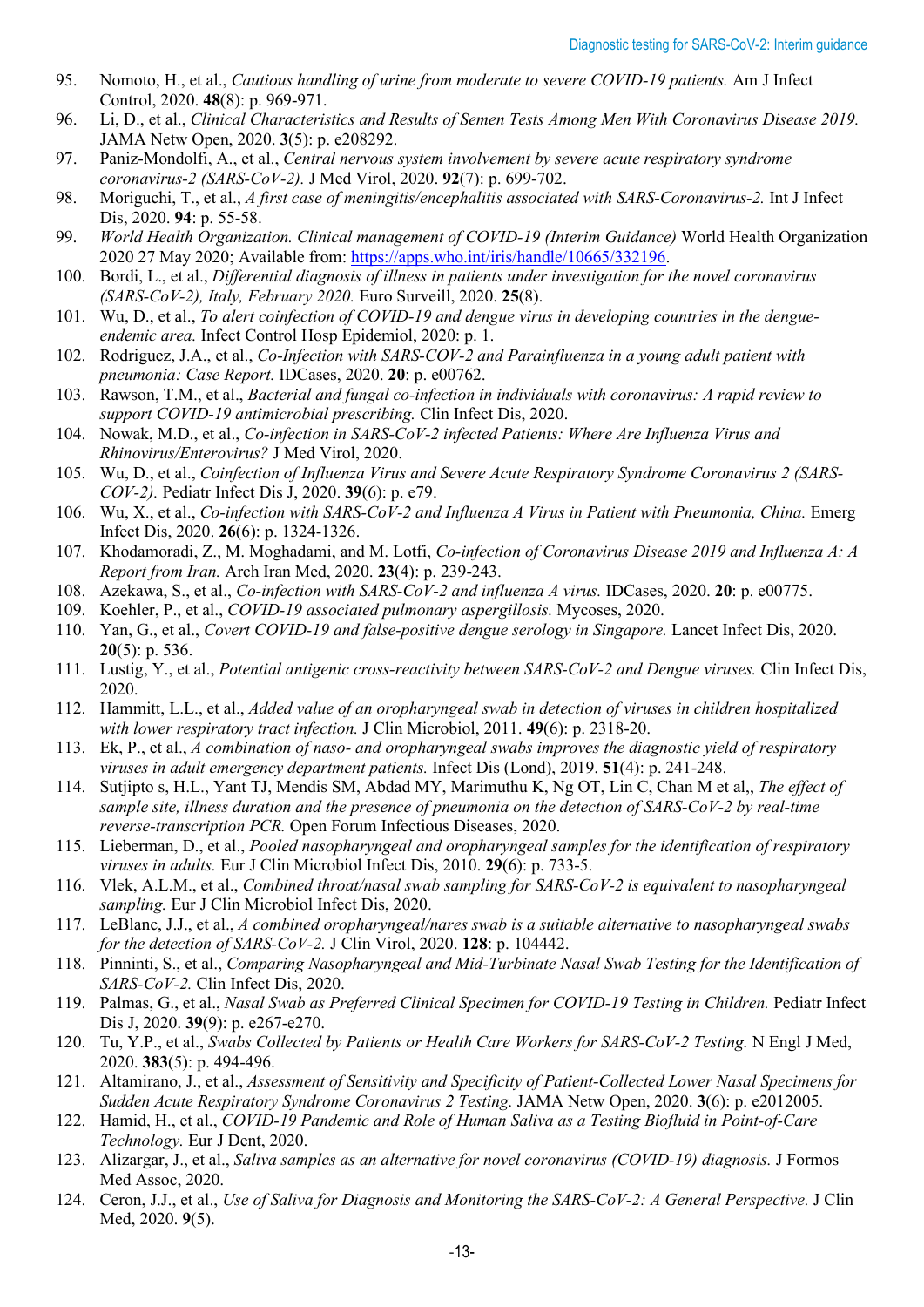- 125. Chen L, Z.J., Peng J, Li X, Deng X, Shen Z, Guo F, Zhang Q, Zhang Q, Jin Y, Wang L, Wang S *Detection of 2019-nCoV in Saliva and Characterization of Oral Symptoms in COVID-19 Patients.* SSRN, 2020.
- 126. Ng, S.C., F.K.L. Chan, and P.K.S. Chan, *Screening FMT donors during the COVID-19 pandemic: a protocol for stool SARS-CoV-2 viral quantification.* Lancet Gastroenterol Hepatol, 2020. **5**(7): p. 642-643.
- 127. Tang, J.W., et al., *Quantitative temporal-spatial distribution of severe acute respiratory syndrome-associated coronavirus (SARS-CoV) in post-mortem tissues.* J Med Virol, 2007. **79**(9): p. 1245-53.
- 128. Nicholls, J.M., et al., *Lung pathology of fatal severe acute respiratory syndrome.* Lancet, 2003. **361**(9371): p. 1773-8.
- 129. Pomara, C., G. Li Volti, and F. Cappello, *COVID-19 Deaths: Are We Sure It Is Pneumonia? Please, Autopsy, Autopsy, Autopsy!* J Clin Med, 2020. **9**(5).
- 130. Salerno, M., et al., *No Autopsies on COVID-19 Deaths: A Missed Opportunity and the Lockdown of Science.* J Clin Med, 2020. **9**(5).
- 131. Hanley, B., et al., *Autopsy in suspected COVID-19 cases.* J Clin Pathol, 2020. **73**(5): p. 239-242.
- 132. Basso, C., et al., *Feasibility of postmortem examination in the era of COVID-19 pandemic: the experience of a Northeast Italy University Hospital.* Virchows Arch, 2020.
- 133. Tian, S., et al., *Pathological study of the 2019 novel coronavirus disease (COVID-19) through postmortem core biopsies.* Mod Pathol, 2020. **33**(6): p. 1007-1014.
- 134. *WHO Guidance on regulations for the Transport of Infectious Substances 2019-2020*. World Health Organization 2019; Available from: [https://apps.who.int/iris/handle/10665/325884.](https://apps.who.int/iris/handle/10665/325884)
- 135. *Guidance for laboratories shipping specimens to WHO reference laboratories that provide confirmatory testing for COVID-19 virus*. World Health Organization 2020; Available from: [https://apps.who.int/iris/handle/10665/331639.](https://apps.who.int/iris/handle/10665/331639)
- 136. *WHO laboratory biosafety manual, third edition* World Health Organization 2004; Available from: [https://apps.who.int/iris/handle/10665/42981.](https://apps.who.int/iris/handle/10665/42981)
- 137. Corman, V.M., et al., *Detection of 2019 novel coronavirus (2019-nCoV) by real-time RT-PCR.* Euro Surveill, 2020. **25**(3).
- 138. LeBlanc, J.J., et al., *Real-time PCR-based SARS-CoV-2 detection in Canadian Laboratories.* J Clin Virol, 2020: p. 104433.
- 139. FIND. *SARS-COV-2 molecular assay evaluation results* 2020; Available from: [https://www.finddx.org/covid-](https://www.finddx.org/covid-19/sarscov2-eval-molecular/molecular-eval-results/)[19/sarscov2-eval-molecular/molecular-eval-results/.](https://www.finddx.org/covid-19/sarscov2-eval-molecular/molecular-eval-results/)
- 140. Uhteg, K., et al., *Comparing the analytical performance of three SARS-CoV-2 molecular diagnostic assays.* J Clin Virol, 2020. **127**: p. 104384.
- 141. van Kasteren, P.B., et al., *Comparison of seven commercial RT-PCR diagnostic kits for COVID-19.* J Clin Virol, 2020. **128**: p. 104412.
- 142. Lowe, C.F., et al., *Detection of low levels of SARS-CoV-2 RNA from nasopharyngeal swabs using three commercial molecular assays.* J Clin Virol, 2020. **128**: p. 104387.
- 143. Igloi, Z., et al., *Comparison of commercial realtime reverse transcription PCR assays for the detection of SARS-CoV-2.* J Clin Virol, 2020. **129**: p. 104510.
- 144. Dinnes J, D.J., Adriano A, Berhane S, Davenport C, Dittrich S, Emperador D, Takwoingi Y, Cunningham J, Beese S, Dretzke J, Ferrante di Ruffano L, Harris IM, Price MJ, Taylor-Phillips S, Hooft L, Leeflang MMG, Spijker R, Van den Bruel A. , *Rapid, point‐of‐care antigen and molecular‐based tests for diagnosis of SARS‐CoV‐2 infection.* Cochrane Database of Systematic Reviews 2020(8).
- 145. Carter, L.J., et al., *Assay Techniques and Test Development for COVID-19 Diagnosis.* ACS Cent Sci, 2020. **6**(5): p. 591-605.
- 146. *Rapid HTA of Alternative Diagnostic Technologies for the Detection of SARS-CoV-2*. 2020; Available from: [https://www.hiqa.ie/sites/default/files/2020-05/Rapid\\_HTA\\_COVID-19\\_tests.pdf.](https://www.hiqa.ie/sites/default/files/2020-05/Rapid_HTA_COVID-19_tests.pdf)
- 147. Esbin, M.N., et al., *Overcoming the bottleneck to widespread testing: a rapid review of nucleic acid testing approaches for COVID-19 detection.* RNA, 2020. **26**(7): p. 771-783.
- 148. Fomsgaard, A.S. and M.W. Rosenstierne, *An alternative workflow for molecular detection of SARS-CoV-2 escape from the NA extraction kit-shortage, Copenhagen, Denmark, March 2020.* Euro Surveill, 2020. **25**(14).
- 149. Alcoba-Florez, J., et al., *Fast SARS-CoV-2 detection by RT-qPCR in preheated nasopharyngeal swab samples.* Int J Infect Dis, 2020. **97**: p. 66-68.
- 150. Chen, H., et al., *Influence of Different Inactivation Methods on Severe Acute Respiratory Syndrome Coronavirus 2 RNA Copy Number.* J Clin Microbiol, 2020. **58**(8).
- 151. Bentley, D.R., et al., *Accurate whole human genome sequencing using reversible terminator chemistry.* Nature, 2008. **456**(7218): p. 53-59.
- 152. Chu, A.W., et al., *Evaluation of simple nucleic acid extraction methods for the detection of SARS-CoV-2 in nasopharyngeal and saliva specimens during global shortage of extraction kits.* J Clin Virol, 2020. **129**: p. 104519.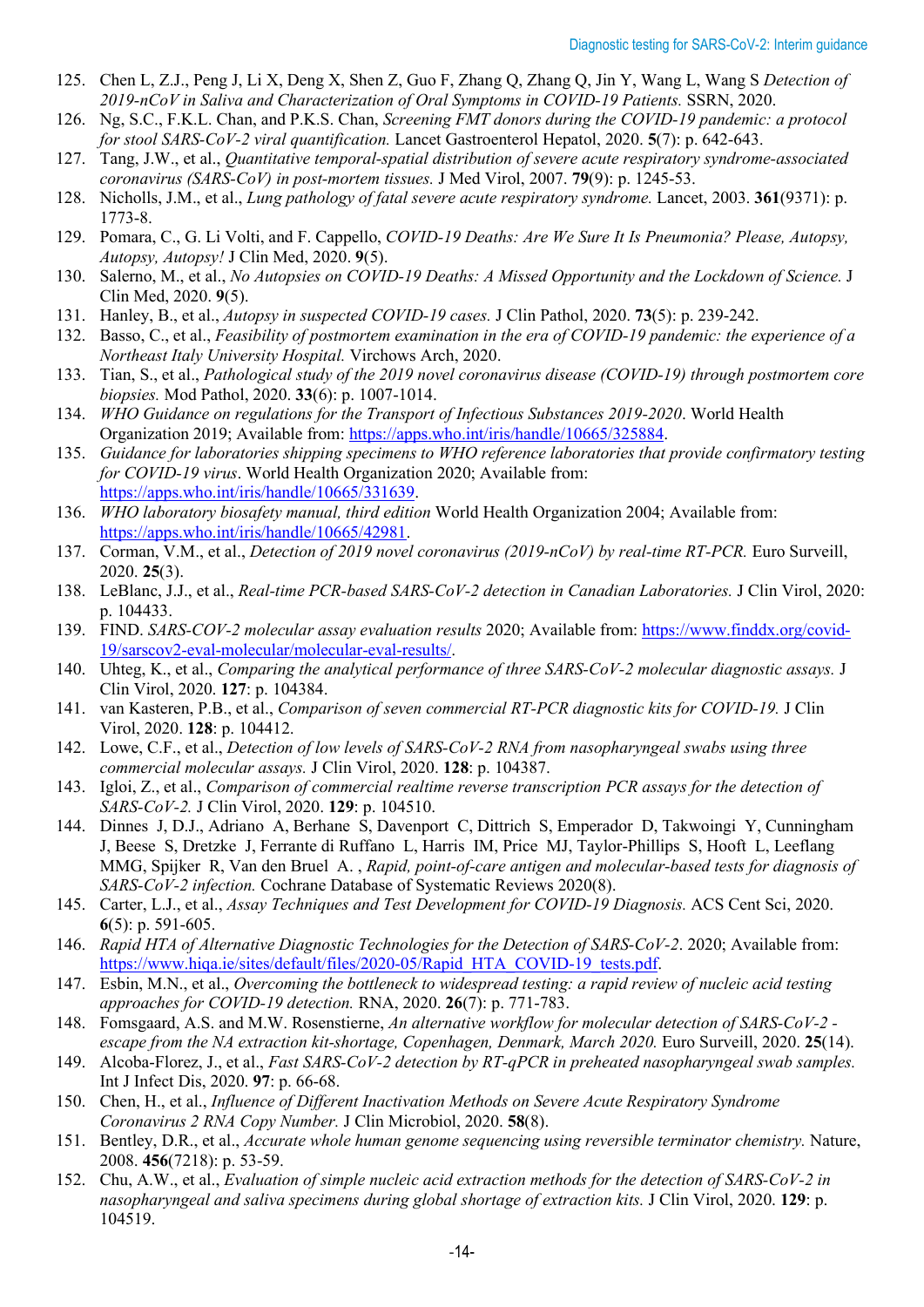- 153. Hasan, M.R., et al., *Detection of SARS-CoV-2 RNA by direct RT-qPCR on nasopharyngeal specimens without extraction of viral RNA.* PLoS One, 2020. **15**(7): p. e0236564.
- 154. Mancini, F., et al., *Laboratory management for SARS-CoV-2 detection: a user-friendly combination of the heat treatment approach and rt-Real-time PCR testing.* Emerg Microbes Infect, 2020. **9**(1): p. 1393-1396.
- 155. Yelin, I., et al., *Evaluation of COVID-19 RT-qPCR test in multi-sample pools.* Clin Infect Dis, 2020.
- 156. Mallapaty, S., *The mathematical strategy that could transform coronavirus testing.* Nature, 2020.
- 157. Williams, B.G., *Optimal pooling strategies for laboratory testing.* arXiv, 2010. **1007.4903**: p. 1-3.
- 158. Khodare, A., et al., *Optimal size of sample pooling for RNA pool testing: An avant-garde for scaling up severe acute respiratory syndrome coronavirus-2 testing.* Indian J Med Microbiol, 2020. **38**(1): p. 18-23.
- 159. Abdalhamid, B., et al., *Assessment of Specimen Pooling to Conserve SARS CoV-2 Testing Resources.* Am J Clin Pathol, 2020. **153**(6): p. 715-718.
- 160. Aragon-Caqueo, D., J. Fernandez-Salinas, and D. Laroze, *Optimization of group size in pool testing strategy for SARS-CoV-2: A simple mathematical model.* J Med Virol, 2020.
- 161. Pilcher, C.D., D. Westreich, and M.G. Hudgens, *Group Testing for Sars-Cov-2 to Enable Rapid Scale-Up of Testing and Real-Time Surveillance of Incidence.* J Infect Dis, 2020.
- 162. Ben-Ami, R., et al., *Large-scale implementation of pooled RNA extraction and RT-PCR for SARS-CoV-2 detection.* Clin Microbiol Infect, 2020.
- 163. Lambert-Niclot, S., et al., *Evaluation of a rapid diagnostic assay for detection of SARS CoV-2 antigen in nasopharyngeal swab.* J Clin Microbiol, 2020.
- 164. Mertens, P., et al., *Development and Potential Usefulness of the COVID-19 Ag Respi-Strip Diagnostic Assay in a Pandemic Context.* Front Med (Lausanne), 2020. **7**: p. 225.
- 165. Porte, L., et al., *Evaluation of novel antigen-based rapid detection test for the diagnosis of SARS-CoV-2 in respiratory samples.* Int J Infect Dis, 2020.
- 166. Zhao, J., et al., *Antibody responses to SARS-CoV-2 in patients of novel coronavirus disease 2019.* Clin Infect Dis, 2020.
- 167. Okba, N.M.A., et al., *Severe Acute Respiratory Syndrome Coronavirus 2-Specific Antibody Responses in Coronavirus Disease 2019 Patients.* Emerg Infect Dis, 2020. **26**(7).
- 168. Lou, B., et al., *Serology characteristics of SARS-CoV-2 infection since exposure and post symptom onset.* Eur Respir J, 2020.
- 169. Zhou, P., et al., *A pneumonia outbreak associated with a new coronavirus of probable bat origin.* Nature, 2020. **579**(7798): p. 270-273.
- 170. Dutch National Taksforce serology, R.C., Murk J, van den Beld M, Reimerink J, Kluytmans J, Wegdam M, Zaaijer H, van Loo I, Geurts van Kessel C, Koopmans M. . *Report Status of the validation of point-of-care serology tests for SARS-CoV-2 diagnostics: considerations for use*. 15 July 2020; Available from: [https://www.nvmm.nl/media/3666/status-validation-poc-ab-tests\\_20200715\\_final.pdf.](https://www.nvmm.nl/media/3666/status-validation-poc-ab-tests_20200715_final.pdf)
- 171. Dutch National Taksforce serology, R.C., Murk J, van den Beld M, Reimerink J, Kluytmans J, Wegdam M, Zaaijer H, van Loo I, Geurts van Kessel C, Koopmans M. *Report Status of the validation of ELISA and autoanalyser antibody tests for SARS-CoV-2 diagnostics: consideratoins for use*. 15 July 2020; Available from: [https://www.nvmm.nl/media/3667/status-validation-elisa-and-auto-analysers\\_2020715\\_final.pdf.](https://www.nvmm.nl/media/3667/status-validation-elisa-and-auto-analysers_2020715_final.pdf)
- 172. Fafi-Kremer, S., et al., *Serologic responses to SARS-CoV-2 infection among hospital staff with mild disease in eastern France.* EBioMedicine, 2020: p. 102915.
- 173. Deeks J, D.J., Takwoingi Y, Davenport C, Spijker R, Taylor-Philips et al. , *Antibody tests for identification of current and past infection with SARS-CoV-2.* Cochrane Library, 2020.
- 174. Jeffrey Seow, C.G., Blair Merrick, Sam Acors, Kathyrn J.A. Steel and K.J.D. 10 Malim1, *Longitudinal evaluation and decline of antibody responses in SARS-CoV-2 infection.* medrxiv 2020.
- 175. Caini, S., et al., *Meta-analysis of diagnostic performance of serological tests for SARS-CoV-2 antibodies up to 25 April 2020 and public health implications.* Euro Surveill, 2020. **25**(23).
- 176. Lisboa Bastos, M., et al., *Diagnostic accuracy of serological tests for covid-19: systematic review and metaanalysis.* BMJ, 2020. **370**: p. m2516.
- 177. GeurtsvanKessel, C.H., et al., *An evaluation of COVID-19 serological assays informs future diagnostics and exposure assessment.* Nat Commun, 2020. **11**(1): p. 3436.
- 178. Che, X.Y., et al., *Antigenic cross-reactivity between severe acute respiratory syndrome-associated coronavirus and human coronaviruses 229E and OC43.* J Infect Dis, 2005. **191**(12): p. 2033-7.
- 179. Meyer, B., C. Drosten, and M.A. Muller, *Serological assays for emerging coronaviruses: challenges and pitfalls.* Virus Res, 2014. **194**: p. 175-83.
- 180. Gorse, G.J., M.M. Donovan, and G.B. Patel, *Antibodies to coronaviruses are higher in older compared with younger adults and binding antibodies are more sensitive than neutralizing antibodies in identifying coronavirus-associated illnesses.* J Med Virol, 2020. **92**(5): p. 512-517.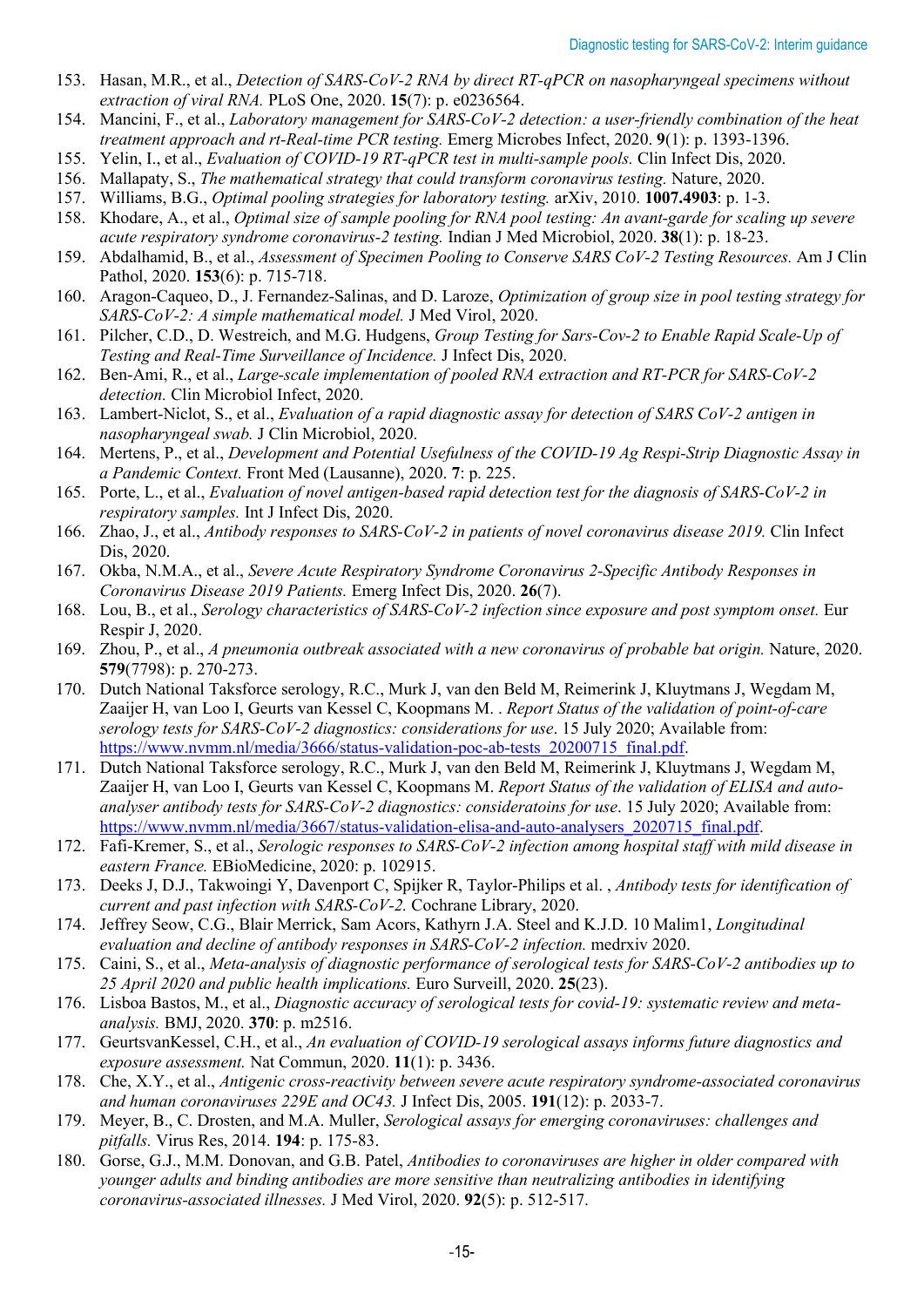- 181. Theel E, F.L., Palavecino, E et al. , *Verification procedure for commercial serologic tests with Emergency Use Authorization for detection of antibodies to SARS-CoV-2.* American society for microbiology, 2020.
- 182. To, K.K., et al., *COVID-19 re-infection by a phylogenetically distinct SARS-coronavirus-2 strain confirmed by whole genome sequencing.* Clin Infect Dis, 2020.
- 183. Hin Chu, J.F.-W.C., Terrence Tsz-Tai Yuen, Huiping Shuai, Shuofeng Yuan, Yixin Wang, et al, *Comparative tropism, replication kinetics, and cell damage profiling of SARS-CoV-2 and SARS-CoV with implications for clinical manifestations, transmissibility, and laboratory studies of COVID-19: an observational study.* The Lancet Microbe, 2020. **Volume 1**( ISSUE 1): p. e14-e23.
- 184. Mogling, R., et al., *Delayed Laboratory Response to COVID-19 Caused by Molecular Diagnostic Contamination.* Emerg Infect Dis, 2020. **26**(8).
- 185. *WHO reference laboratories providing confirmatory testing for COVID-19*. World Health Organization 2020 Available from: [https://www.who.int/publications/m/item/who-reference-laboratories-providing-confirmatory](https://www.who.int/publications/m/item/who-reference-laboratories-providing-confirmatory-testing-for-covid-19)[testing-for-covid-19.](https://www.who.int/publications/m/item/who-reference-laboratories-providing-confirmatory-testing-for-covid-19)
- 186. *World Health Organization. International Health Regulations (2005), third edition.* . World Health Organization 2016; Available from: [http://www.who.int/ihr/publications/9789241580496/en/.](http://www.who.int/ihr/publications/9789241580496/en/)
- 187. Daniel B Larremore, B.W., Evan Lester, Soraya Shehata, James M Burke, James A Hay, Milind Tambe, Michael J Mina, Roy Parker, *Test sensitivity is secondary to frequency and turnaround time for COVID-19 surveillance.* Medrxiv preprint, 2020.
- 188. Kretzschmar, M.E., et al., *Impact of delays on effectiveness of contact tracing strategies for COVID-19: a modelling study.* Lancet Public Health, 2020. **5**(8): p. e452-e459.
- 189. *Laboratory testing for Middle East Respiratory Syndrome coronavirus, interim guidance (revised).* World Health Organization, 2019.
- 190. *WHO Global Influenza Surveillance Network Manual for the laboratory diagnosis and virological surveillance of influenza.* World Health Organization, 2011.
- 191. *WHO Recommended Surveillance Standards WHO/CDS/CSR/ISR/99.2.* World Health Organization, 1999.
- 192. *Guideline for the collection of clinical specimens during field investigation of outbreaks WHO/CDS/CSR/EDC/200.4* World Health Organization, 2000.
- 193. *Managing epidemics, key facts about major deadly diseases. .* World Health Organization, 2018.
- 194. *Protocol to investigate non-seasonal influenza and other emerging acute respiratory diseases.* World Health Organization, 2018.
- 195. Rodino, K.G., et al., *Evaluation of Saline, Phosphate-Buffered Saline, and Minimum Essential Medium as Potential Alternatives to Viral Transport Media for SARS-CoV-2 Testing.* J Clin Microbiol, 2020. **58**(6).
- 196. Poon, P.c.L., *Evaluation of swabs, transport media and specimen transport conditions for the detectoin of COVID-19 virus by RT-PCR.* University of Hong Kong, 2020.
- 197. Rogers, A.A., et al., *Evaluation of Transport Media and Specimen Transport Conditions for the Detection of SARS-CoV-2 Using Real Time Reverse Transcription PCR.* J Clin Microbiol, 2020.
- 198. Radbel, J., et al., *Detection of SARS-CoV-2 is comparable in clinical samples preserved in saline or viral transport media.* J Mol Diagn, 2020.

WHO continues to monitor the situation closely for any changes that may affect this interim guidance. Should any factors change, WHO will issue a further update. Otherwise, this interim guidance will expire 1 year after the date of publication.

**©** World Health Organization 2020. Some rights reserved. This work is available under th[e CC BY-NC-SA 3.0 IGO](https://creativecommons.org/licenses/by-nc-sa/3.0/igo) licence.

WHO reference number: WHO/2019-nCoV-19/laboratory/2020.6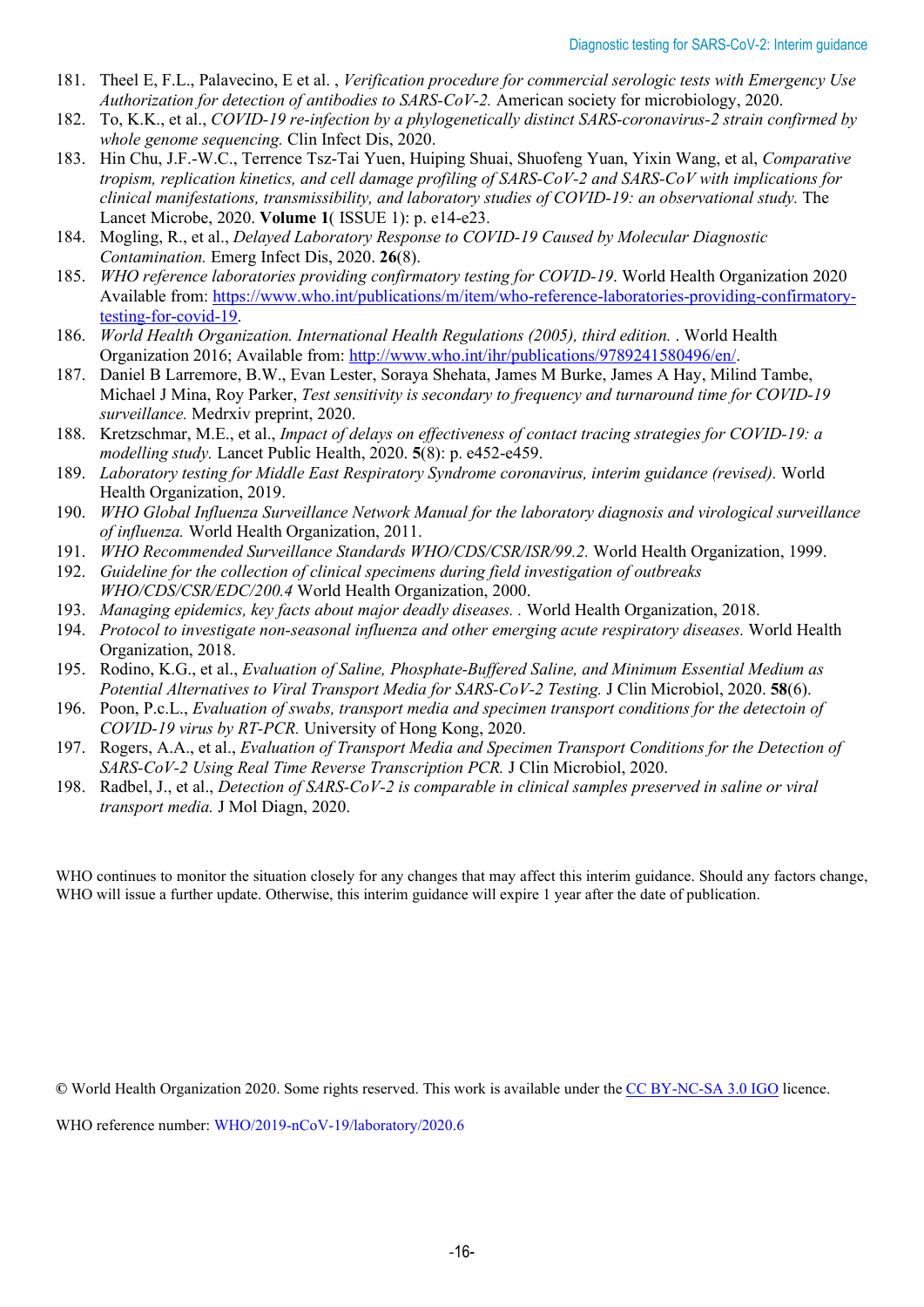# Annex 1: Specimen collection and storage

| Specimen type               | <b>Collection materials</b>            | Recommended temperature for storage and/or<br>shipment to the laboratory and until testing (from<br>date of specimen collection) # |
|-----------------------------|----------------------------------------|------------------------------------------------------------------------------------------------------------------------------------|
| Nasopharyngeal and          | Dacron or polyester flocked swabs with | 2-8 °C if ≤12 days*                                                                                                                |
| oropharyngeal swab          | VTM <sup>*</sup>                       | $-70$ °C (dry ice) if $> 12$ days                                                                                                  |
| Bronchoalveolar lavage      | Sterile container with viral transport | 2-8 °C if $\leq$ 2 days                                                                                                            |
|                             | medium <sup>**</sup>                   | $-70$ °C (dry ice) if $> 2$ days                                                                                                   |
| (Endo)tracheal aspirate,    | Sterile container with viral transport | 2-8 °C if $\leq$ 2 days                                                                                                            |
| nasopharyngeal or nasal     | medium**                               | $-70$ °C (dry ice) if $> 2$ days                                                                                                   |
| wash/aspirate               |                                        |                                                                                                                                    |
| Sputum                      | Sterile container                      | 2-8 °C if $\leq$ 2 days                                                                                                            |
|                             |                                        | $-70$ °C (dry ice) if $> 2$ days                                                                                                   |
| Tissue from biopsy or       | Sterile container with saline or VTM   | 2-8 °C if $\leq$ 24 hours                                                                                                          |
| autopsy including from lung |                                        | $-70$ °C (dry ice) if $> 24$ hours                                                                                                 |
| Serum                       | Serum separator tubes (adults: collect | 2-8 °C if $\leq$ 5 days                                                                                                            |
|                             | 3-5 ml whole blood)                    | $-70$ °C (dry ice) if $>$ 5 days                                                                                                   |
| Whole blood                 | Collection tube                        | 2-8 °C if $\leq$ 5 days                                                                                                            |
|                             |                                        | $-70$ °C (dry ice) if $>$ 5 days                                                                                                   |
| Stool                       | Stool container                        | 2-8 °C if $\leq$ 5 days                                                                                                            |
|                             |                                        | $-70$ °C (dry ice) if $>$ 5 days                                                                                                   |

# Avoid repeated freezing and thawing of specimens. If no access to –70 °C consider storing at -20 °C.

- \*\* If VTM is not available, sterile saline may be used [198]. Duration of specimen storage at 2-8 °C may be different from what is indicated above.
- Apart from specific collection materials indicated in the table, ensure that other materials and equipment are available: e.g. transport containers and specimen collection bags and packaging, coolers, and cold packs or dry ice, sterile blood-drawing equipment (e.g. needles, syringes and tubes), labels and permanent markers, PPE, materials for decontamination of surfaces, etc.

<sup>\*</sup> For transport of specimens for viral detection, use preferentially viral transport medium (VTM) containing antifungal and antibiotic supplements. If VTM is not available, other solutions may be used after validation. Such solution may include phosphate buffered saline (PBS), 0.9% sterile saline, minimum essential medium (with storage at +4C up to 7 to 14 days) [195-197]. In case other viruses such as influenza should also be tested, do not store samples for more than 5 days at 4-8 degrees but –70 °C or dry ice [194],.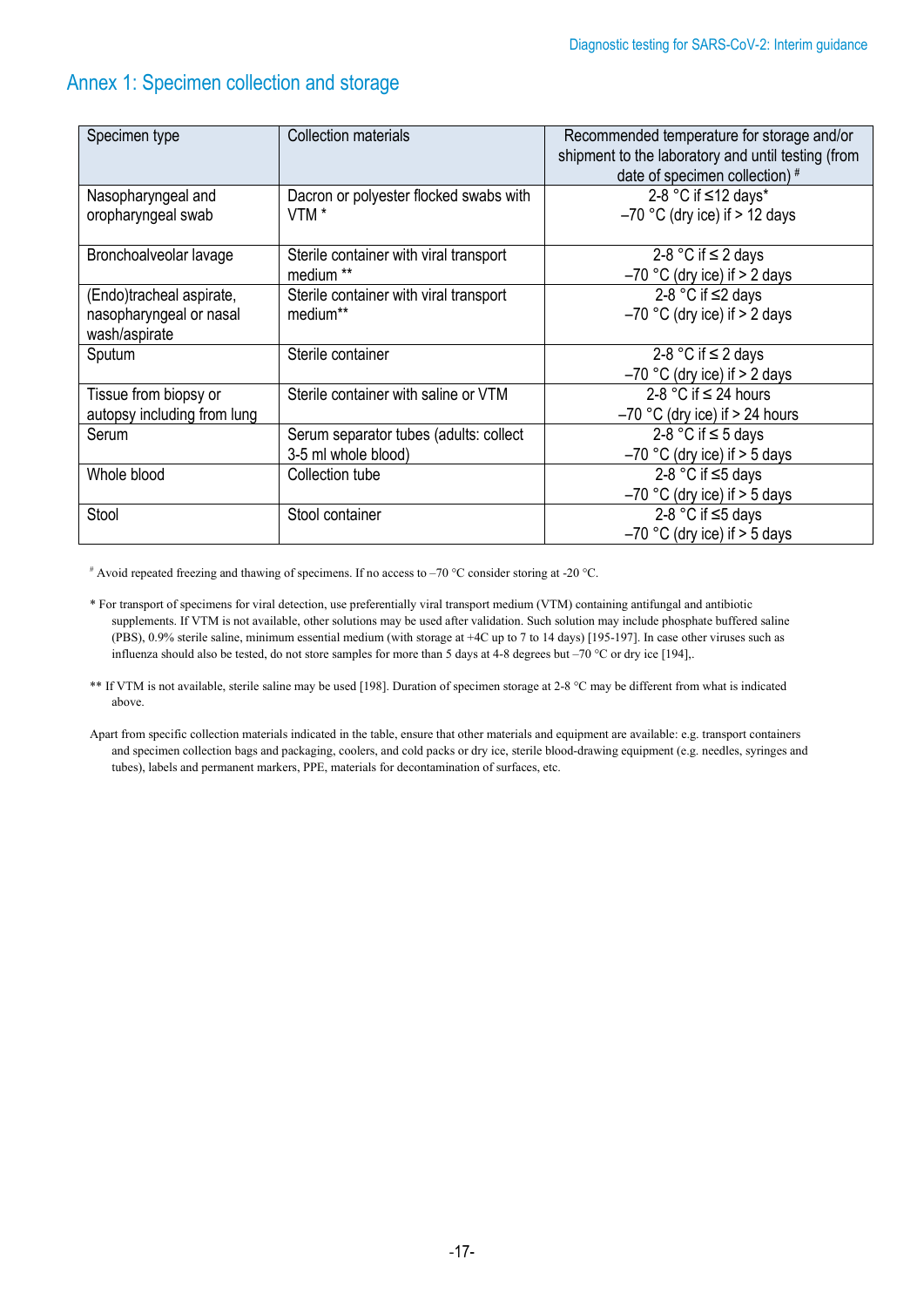# Annex 2: laboratory request form

#### **SARS-CoV-2 LABORATORY TEST REQUEST FORM[1](#page-17-0)**

| <b>Submitter information</b>                                                           |                                                                                                                                                                                                                                                            |                                                                     |                                                            |                           |                                                                                                         |  |
|----------------------------------------------------------------------------------------|------------------------------------------------------------------------------------------------------------------------------------------------------------------------------------------------------------------------------------------------------------|---------------------------------------------------------------------|------------------------------------------------------------|---------------------------|---------------------------------------------------------------------------------------------------------|--|
| NAME OF SUBMITTING HOSPITAL, LABORATORY, or OTHER<br><b>FACILITY*</b>                  |                                                                                                                                                                                                                                                            |                                                                     |                                                            |                           |                                                                                                         |  |
| Physician                                                                              |                                                                                                                                                                                                                                                            |                                                                     |                                                            |                           |                                                                                                         |  |
| <b>Address</b>                                                                         |                                                                                                                                                                                                                                                            |                                                                     |                                                            |                           |                                                                                                         |  |
| <b>Phone number</b>                                                                    |                                                                                                                                                                                                                                                            |                                                                     |                                                            |                           |                                                                                                         |  |
| Case definition <sup>2</sup> :                                                         |                                                                                                                                                                                                                                                            | $\Box$ Suspected case $\Box$ Probable case $\Box$ Other:            |                                                            |                           |                                                                                                         |  |
| <b>Patient info</b>                                                                    |                                                                                                                                                                                                                                                            |                                                                     |                                                            |                           |                                                                                                         |  |
| <b>First name</b>                                                                      |                                                                                                                                                                                                                                                            |                                                                     |                                                            | Last name                 |                                                                                                         |  |
| <b>Patient ID number</b>                                                               |                                                                                                                                                                                                                                                            |                                                                     |                                                            | Date of Birth             | Age:                                                                                                    |  |
| <b>Address</b>                                                                         |                                                                                                                                                                                                                                                            |                                                                     |                                                            | Sex                       | $\Box$ Male $\Box$ Female $\Box$<br>Unknown                                                             |  |
| <b>Phone number</b>                                                                    |                                                                                                                                                                                                                                                            |                                                                     |                                                            |                           |                                                                                                         |  |
|                                                                                        |                                                                                                                                                                                                                                                            |                                                                     | <b>Specimen information</b>                                |                           |                                                                                                         |  |
| <b>Type</b>                                                                            |                                                                                                                                                                                                                                                            |                                                                     |                                                            |                           |                                                                                                         |  |
|                                                                                        | $\Box$ Nasopharyngeal and oropharyngeal swab $\Box$ Bronchoalveolar lavage $\Box$ Endotracheal aspirate<br>$\Box$ Nasopharyngeal aspirate $\Box$ Nasal wash $\Box$ Sputum $\Box$ Lung tissue $\Box$ Serum $\Box$ Whole blood<br>$\Box$ Stool $\Box$ Other: |                                                                     |                                                            |                           |                                                                                                         |  |
|                                                                                        |                                                                                                                                                                                                                                                            |                                                                     |                                                            |                           | All specimens collected should be regarded as potentially infectious and you must contact the reference |  |
|                                                                                        |                                                                                                                                                                                                                                                            | laboratory before sending specimens to them.                        |                                                            |                           |                                                                                                         |  |
| All specimens must be sent in accordance with category B transport requirements.       |                                                                                                                                                                                                                                                            |                                                                     |                                                            |                           |                                                                                                         |  |
|                                                                                        |                                                                                                                                                                                                                                                            | Please tick the box if your clinical specimen is post mortem $\Box$ |                                                            |                           |                                                                                                         |  |
| <b>Date of collection</b>                                                              |                                                                                                                                                                                                                                                            |                                                                     |                                                            | <b>Time of collection</b> |                                                                                                         |  |
| <b>Priority status</b>                                                                 |                                                                                                                                                                                                                                                            |                                                                     |                                                            |                           |                                                                                                         |  |
|                                                                                        | <b>Clinical details</b>                                                                                                                                                                                                                                    |                                                                     |                                                            |                           |                                                                                                         |  |
| Date of symptom onset:                                                                 |                                                                                                                                                                                                                                                            |                                                                     |                                                            |                           |                                                                                                         |  |
| Has the patient had a recent history of                                                |                                                                                                                                                                                                                                                            |                                                                     | $\Box$ Yes                                                 | Country                   |                                                                                                         |  |
| travelling to an affected area?                                                        |                                                                                                                                                                                                                                                            |                                                                     | $\Box$ No                                                  | <b>Return date</b>        |                                                                                                         |  |
|                                                                                        |                                                                                                                                                                                                                                                            |                                                                     |                                                            |                           |                                                                                                         |  |
| Has the patient had contact with a confirmed case?                                     |                                                                                                                                                                                                                                                            |                                                                     | $\Box$ Yes $\Box$ No $\Box$ Unknown $\Box$ Other exposure: |                           |                                                                                                         |  |
| <b>Additional</b><br>Comments (e.g.<br>antimicrobial treatment,<br>immunosuppressants) |                                                                                                                                                                                                                                                            |                                                                     |                                                            |                           |                                                                                                         |  |

<span id="page-17-0"></span> $1$  Form in accordance with ISO 15189:2012 requirements

<span id="page-17-1"></span><sup>&</sup>lt;sup>2</sup> [Public health surveillance for](https://apps.who.int/iris/handle/10665/333752) COVID-19: interim guidance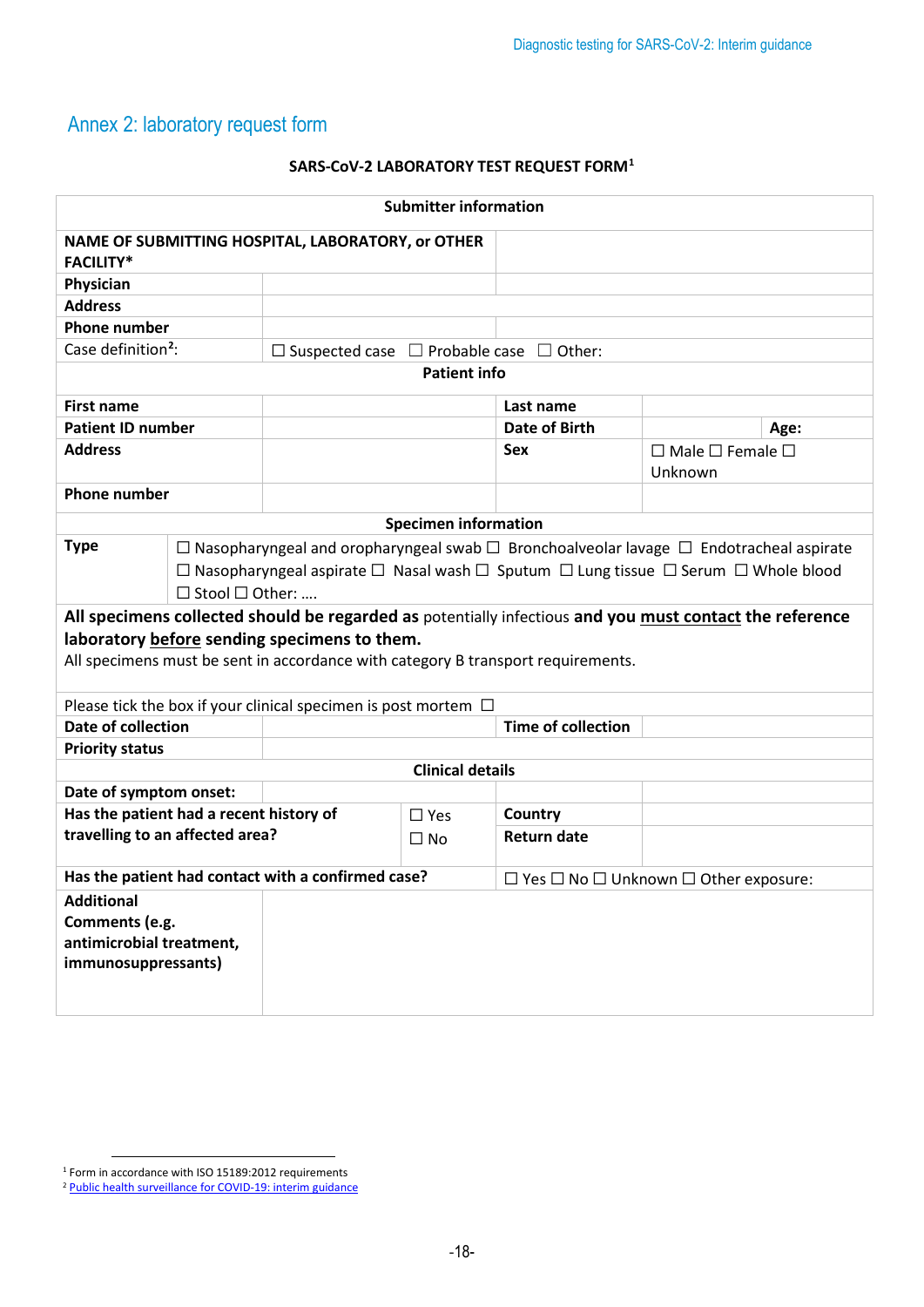# Annex 3: Considerations when selecting the optimal NAAT for the use setting

| Aspect                           | <b>Considerations</b>                                                                                                                                                                                                                                                                                                                                                                               |  |  |
|----------------------------------|-----------------------------------------------------------------------------------------------------------------------------------------------------------------------------------------------------------------------------------------------------------------------------------------------------------------------------------------------------------------------------------------------------|--|--|
| Manufacturing quality            | CE-IVD, WHO EUL, PQ, EU-FDA or other approval. Independent validation data.<br>Manufacture under ISO.                                                                                                                                                                                                                                                                                               |  |  |
| <b>Targets</b>                   | Number of targets, specificity for SARS-CoV-2 or other sarbecoviruses.                                                                                                                                                                                                                                                                                                                              |  |  |
| Controls                         | For manual NAAT testing, a positive template control (PTC) and at least one<br>negative template control (NTC) should be included. Use of an extraction control<br>and an internal human housekeeping gene specimen adequacy control is also<br>recommended.                                                                                                                                        |  |  |
| Instrumentation                  | Is the assay compatible with available systems in the laboratory or country?<br>Ease of use and operational utility.<br>Opportunity to multiplex with other respiratory pathogens.<br>Costing of platform and maintenance.<br>Ease of access to maintenance provider/troubleshooting.                                                                                                               |  |  |
| Workflow                         | Can the kit be implemented in the existing workflow of the laboratory, while<br>assuring minimal disruption on other diagnostics?                                                                                                                                                                                                                                                                   |  |  |
| Ease of use                      | Complexity of assay.<br>Number of steps.<br>Required training and staff.                                                                                                                                                                                                                                                                                                                            |  |  |
| Storage and shipment requirement | Many kits require cold chain conditions during shipment and storage, in some<br>circumstances this might pose a challenge. Some kits contain lyophilized enzymes<br>that do not require the kit to be shipped and sometimes stored cold.<br>Shelf life: To be prepared for periods of intense testing stocks might be needed, a<br>longer shelf life is needed to ensure adequate use of resources. |  |  |
| Training needs and access        | Instructions for use (IFU) available, training available by company or others,<br>troubleshooting options provided and accessible help line in local language.                                                                                                                                                                                                                                      |  |  |
| Need for ancillary reagents      | Complete kit for sampling/extraction/amplification or the PCR kit requires<br>additional reagents or tools.<br>Compatibility with laboratories' extraction method.<br>Compatibility with procurable polymerases if needed.<br>Special equipment needed (e.g. calibration panel before running the test,<br>extraction platforms, heat block, vortex, magnetic stand or centrifuge).                 |  |  |
| Continuity of supply             | Long term supply agreement.<br>Secured routes of delivery if lockdowns occur.<br>Assay and ancillary reagents costs.                                                                                                                                                                                                                                                                                |  |  |